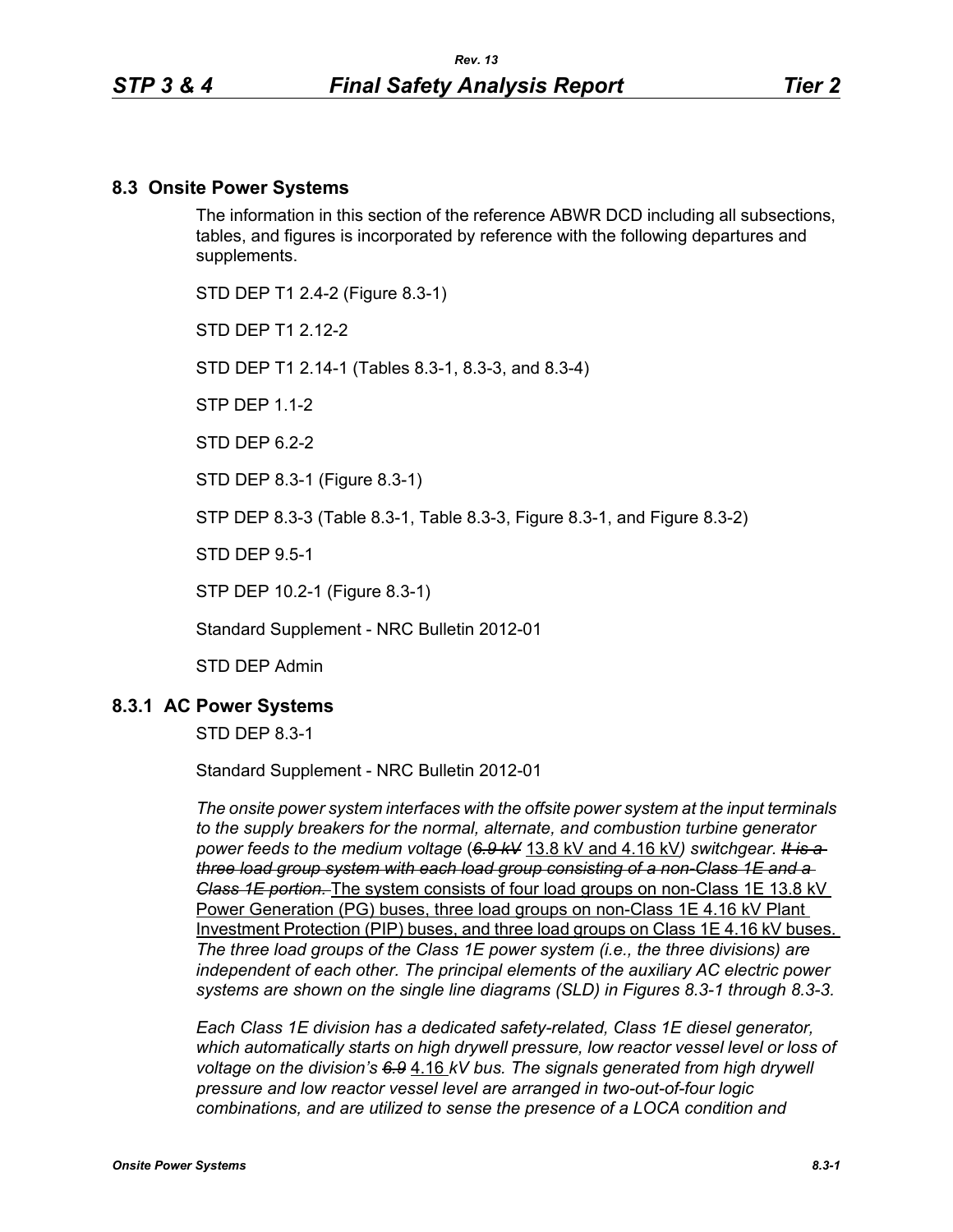*subsequently start the diesel. These signals also initiate the emergency core cooling systems.*

*The loss of voltage condition and the degraded voltage condition are sensed by independent sets of three undervoltage relays (one on each phase of the 6.9* 4.16 *kV bus) which are configured such that two-out-of-three trip states will initiate circuitry for transferring power from offsite power to the onsite diesel generator (after a time delay for the degraded voltage condition). The primary side of each of the instrument potential transformers (PTs) is connected phase-to-phase (i.e., a "delta" configuration) such that a loss of a single phase will cause two of the three undervoltage relays to trip, thus satisfying the two-out-of-three logic. (For more information on the degraded voltage condition and associated time delays, etc., see Subsection (8) of 8.3.1.1.7.)*

NRC Bulletin 2012-01 discusses the possibility that an open phase condition, with or without accompanying ground faults, located on the high-voltage side of a transformer connecting a GDC 17 offsite power circuit to the plant electrical system could, result in a degraded condition in the onsite power system (see Reference 8.2-7). To address this issue, monitoring of the normal and alternate preferred power supply feeds through the MPT and RATs is provided as described in subsection 8.2.1.2.4 and the Class 1E busses are provided with negative sequence voltage relays to ensure that the motors on the 1E busses are not subjected to unbalanced currents and voltages as described below.

Each of the Divisional Class 1E 4.16kV busses, has 3 negative sequence voltage relays configured such that a two-out-of-three trip state will initiate circuitry for transferring power from the offsite power supply to the onsite diesel generator after a time delay. Each negative sequence relay monitors all three bus phases using the bus instrument potential transformers. Should negative sequence voltage that would adversely affect the motors be present on a 4.16kV bus, the two-out-of-three logic will automatically actuate (see Subsection (10) of 8.3.1.1.7). Upon actuation, the negative sequence relays annunciate in the Main Control Room.

*Each 6.9* 4.16 *kV Class 1E bus feeds its associated 480V unit substation* power center *through a 6.9* 4.16 *kV/ 480/277V power center transformer.*

STP DEP 1.1-2

STD DEP 8.3-1

*Standby power is provided to plant investment protection non-Class 1E loads in all three load groups by a combustion turbine generator located in the turbine building.* CTG Bus 1 can be tied to CTG Bus 2 by the manual closing of the CTG bus tie breaker. When the plant conditions are beyond the design basis, the plant operators have the capability to cross-connect an alternate power source from the other unit. The crosstie breakers can only be closed after complying with the shedding requirements and loads limitations in accordance with off-normal/emergency procedures.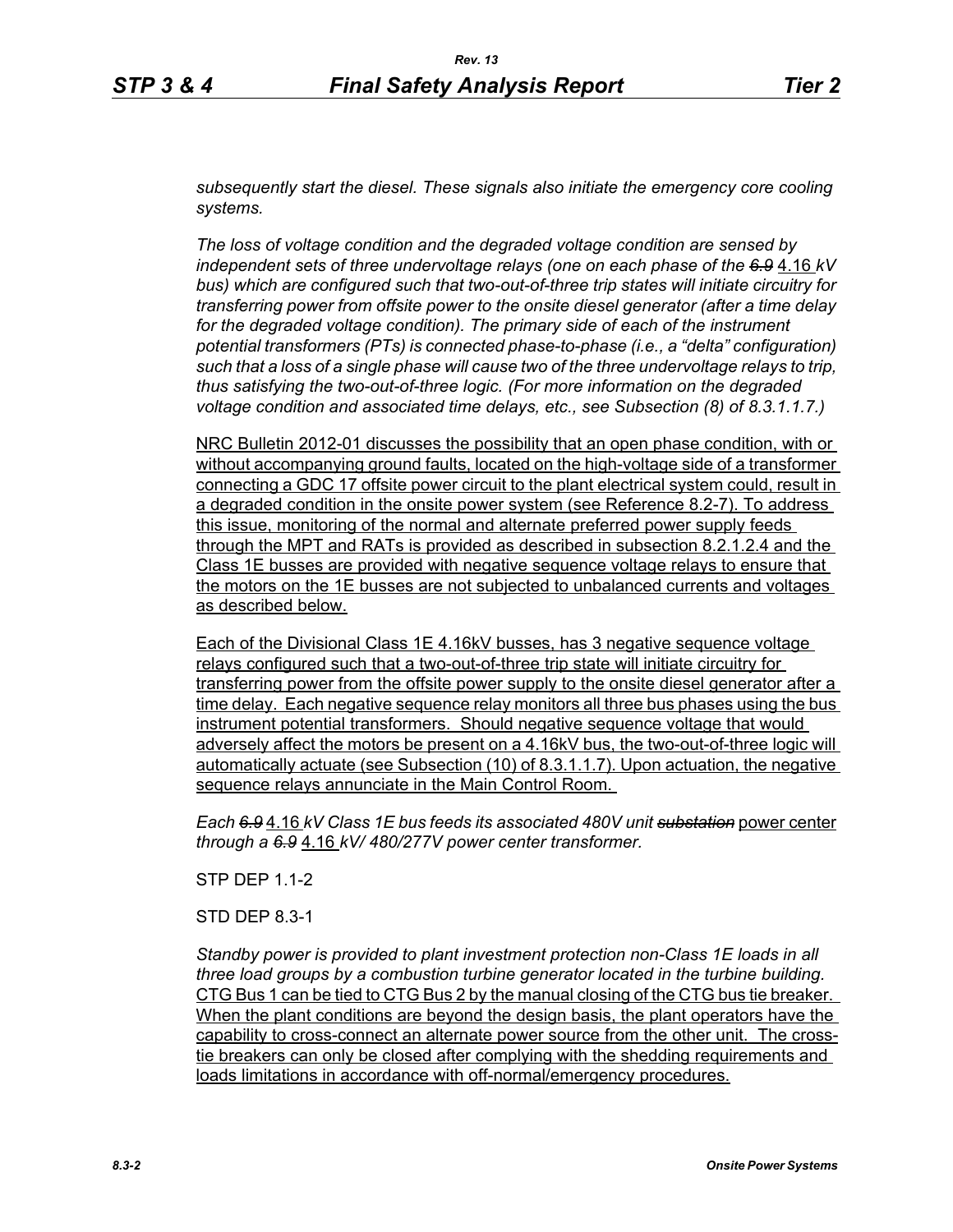#### STD DEP 8.3-1

*AC power is supplied at 6.9* 13.8 kV or 4.16 *kV for motor loads larger than 300 kW and transformed to 480V for smaller loads. The 480V system is further transformed into lower voltages as required for instruments, lighting, and controls. In general, motors larger than 300 kW are supplied from the 6.9* 13.8 kV or 4.16 *kV buses. Motors 300 kW or smaller but larger than 100 kW are supplied power from 480V switchgear. Motors 100 kW or smaller are supplied power from 480V motor control centers.*

## **8.3.1.0.1 Non-Class 1E Medium Voltage Power Distribution System**

#### STD DEP 8.3-1

*The non-Class 1E medium voltage power distribution system consists of nine 6.9 kV buses divided into three load groups* four 13.8 kV PG buses and three 4.16 kV PIP buses. *The three load* four bus *group configuration was chosen to* meet the requirement that the ten Reactor Internal Pumps (RIPs) be powered by four independent buses. This will minimize large core flow reduction events and *match the mechanical* power generation *systems which are mostly three* four *trains (e.g. three* four *feedwater pumps*, four condensate pumps, four condensate booster pumps, four heater drain pumps, and *three* four *circulating water pumps, three turbine building supply and exhaust fans)*. The three bus configuration was chosen to match the supported mechanical systems, which typically consist of two or three trains.

*Within each load group there is one* The four *power generation bus which supplies*  buses supply *power production loads which do not provide water to the pressure vessel. Each one of these buses has access to power from one winding of its assigned unit auxiliary transformer. It* Each PG bus *also has access to the* a *reserve auxiliary transformer* or CTG *as an alternate source, if its unit auxiliary transformer fails or during maintenance outages for the normal feed. Bus transfer between preferred power sources is manual dead bus transfer and not automatic.*

*Another power generation bus within each load group supplies power to pumps which are capable of supplying water to the pressure vessel during normal power operation (i.e., the condensate and feedwater pumps). These buses normally receive power from the unit auxiliary transformer and supply power to the third bus [plant investment protection (PIP)] in the load group through a cross-tie. The cross-tie automatically opens on loss of power but may be manually re-closed if it is desired to operate a condensate and feedwater pump or a condensate pump from the reserve auxiliary transformer which is connectable to the PIP buses. In addition, the combustion turbine generator is capable of supplying power to any of the condensate pumps through the bus ties from the PIP buses. This provides three load groups of non-safety grade equipment, in addition to the divisional Class 1E load groups, which may be used to supply water to the reactor vessel in emergencies.*

*A third Plant Investment Protection (PIP) bus*es *suppl*y*ies power to non-safety loads (e.g. the turbine building HVAC, the turbine building service water and the turbine building closed cooling water systems)* in three load groups. *On loss of normal* or alternate *preferred power the cross-tie to the power generation bus is automatically*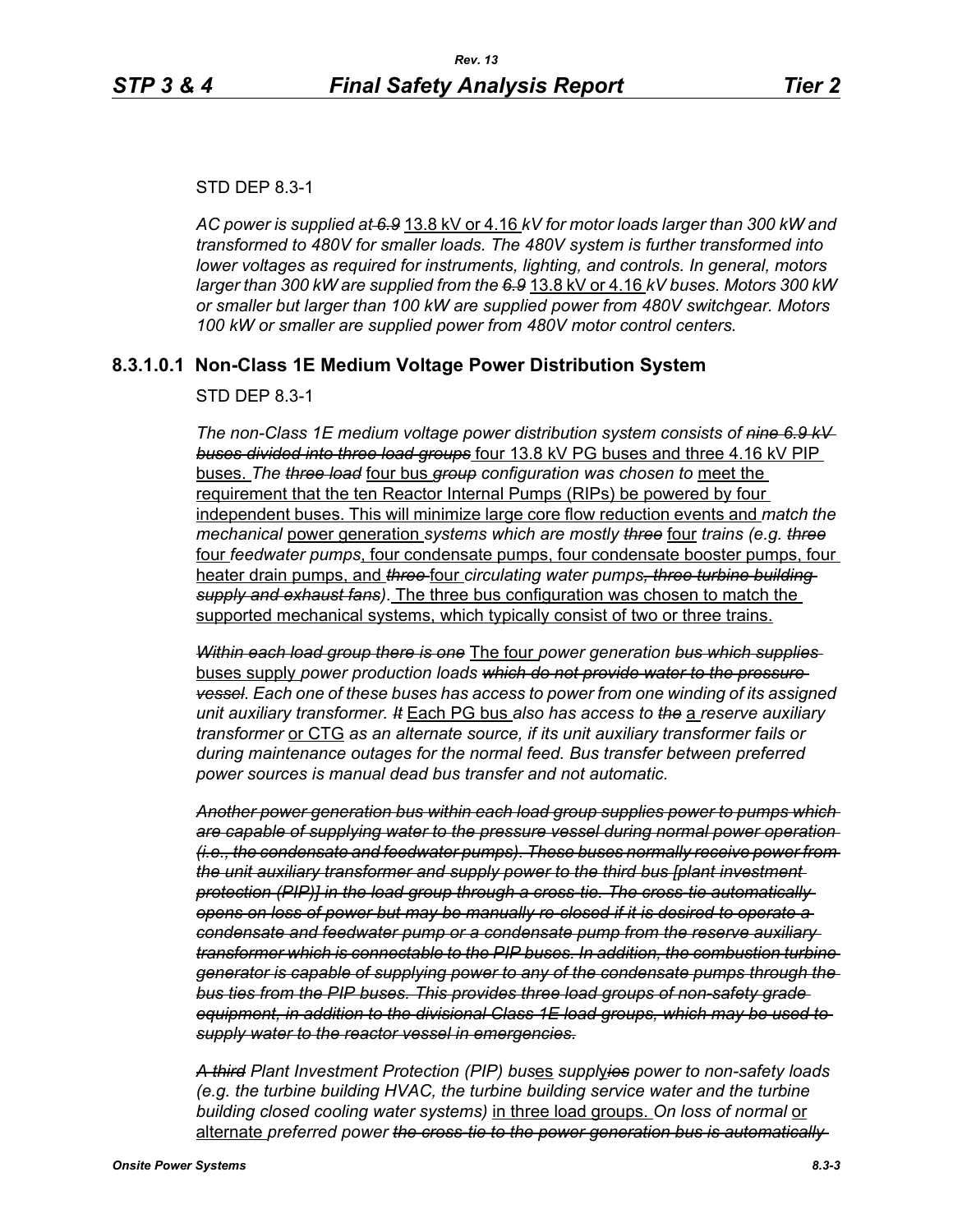*tripped open and the non-Class 1E PIP bus is automatically transferred (two out of the three buses in the load groups transfer)*, an automatic transfer of pre-selected buses occurs *via a dead bus transfer to the combustion turbine which automatically starts on loss of power. The PIP systems for each* selected *load group automatically restart to support their load*s *groups.*

*The non-Class 1E buses are comprised of metal clad switchgear rated for 7.2 kV 500 MV.A with a bus full load rating of 2000A. Maximum calculated full load short time current is 1700A. Bus ratings of 3000A are available for the switchgear as insurance against future load growth, if necessary. The circuit breaker interrupting capacity is 41,000 amperes* The non-Class 1E switchgear interruption ratings are chosen to be capable of clearing the maximum expected fault current. The continuous ratings are chosen to carry the maximum expected normal currents. The 13.8 kV/4.16 kV switchgear is rated at 15 kV/4.76 kV, respectively. *Instrument and control power is from the non-Class 1E, 125VDC power system.*

*The 6.9* 13.8 *kV buses supply power to adjustable speed drives for the feedwater and reactor internal pumps. These adjustable speed drives are designed to the requirements of IEEE-519. Voltage distortion limits are as stated in Table 4 of the IEEE Std.*

*Each 6.9 kV bus has a safety grounding circuit breaker designed to protect personnel during maintenance operations (see Figure 8.3-1). During periods when the buses are energized, these breakers are racked out (i.e., in the disconnect position). A control room annunciator sounds whenever any of these breakers are racked for service. The interlocks for the bus grounding devices are as follows:*

- *(1) Under-voltage relays must be actuated.*
- *(2) Bus Feeder breakers must be in the disconnect position.*
- *(3) Voltage for bus instrumentation must be available.*

*Conversely, the bus feeder breakers are interlocked such that they cannot close unless their associated grounding breakers are in their disconnect positions* Each medium voltage 13.8 kV and 4.16 kV bus has a spare space which can be used to insert a manual grounding circuit device for use during maintenance activities.

# **8.3.1.0.2.1 Power Centers**

STD DEP 8.3-1

*Power for the non-Class 1E 480V auxiliaries is supplied from power centers consisting of 6.9 kV/* 13.8 kV/480V or 4.16 kV/*480V transformers and associated metal-clad switchgear (see Figure 8.3-1). There are six non-Class 1E, (two per load group), power centers. One power center per load group is supplied power from the non-Class 1E PIP bus in the load group* There is at least one power center on each of the medium voltage PG and PIP buses.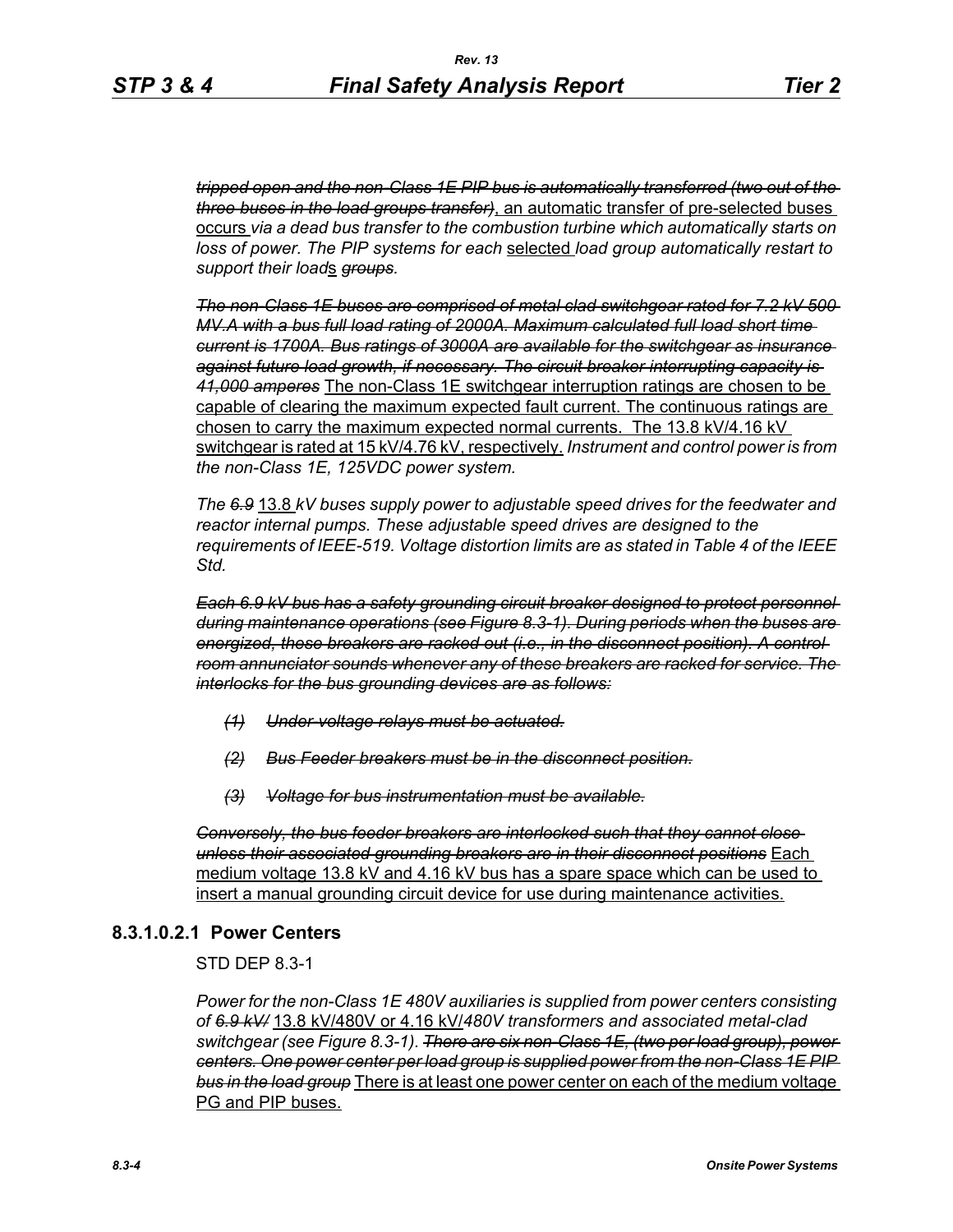# **8.3.1.0.6.2 Grounding Methods**

STD DEP 8.3-1

*Station grounding and surge protection is discussed in Section 8A.1. The medium voltage (6.9kV) system is low resistance grounded except that the combustion turbine generator is high resistance grounded to maximize availability.*

*See Subsection 8.3.4.14 for COL license information pertaining to administrative control for bus grounding circuit breakers* devices.

# **8.3.1.0.6.3 Bus Protection**

STD DEP 8.3-1

*Bus protection is as follows:*

- *(1) 6.9kV* Medium voltage *bus incoming circuits have inverse time over-current, ground fault, bus differential and under-voltage protection.*
- *(2) 6.9kV* Medium voltage *feeders for power centers have instantaneous, inverse time over-current and ground fault protection.*
- *(3) 6.9kV feeders for heat exchanger building substations have inverse time overcurrent and ground fault protection* Not Used.
- *(4) 6.9kV* Medium voltage *feeders used for motor starters have instantaneous, inverse time over-current, ground fault protection.*

## **8.3.1.1.1 Medium Voltage Class 1E Power Distribution System**

STD DEP 8.3-1

*Class 1E AC power loads are divided into three divisions (Divisions I, II, and III), each fed from an independent 6.9* 4.16 *kV Class 1E bus. During normal operation (which includes all modes of plant operation; i.e., shutdown, refueling, startup, and run), two of the three divisions are* normally *fed from an offsite normal preferred power supply. The remaining division is* normally *fed from the alternate preferred power source (Subsection 8.3.4.9).*

*The Class 1E buses are comprised of metal clad switchgear rated for 7.2kV 500MV-A with a bus full load rating of 2,000 amperes. Maximum calculated full load short time current is 1,700 amperes. Bus ratings of 3,000 amperes are available for the switchgear as insurance against further load growth, if necessary. The circuit breaker interrupting capacity is 41,000 amperes* with normal and interrupting ratings that are sized to carry normal loads and to clear expected faults. *Instrument and control power is from the Class 1E 125VDC power system in the same Class 1E division.* Control and instrument power for each Class 1E division are supplied by its associated Class 1E 125 VDC power system.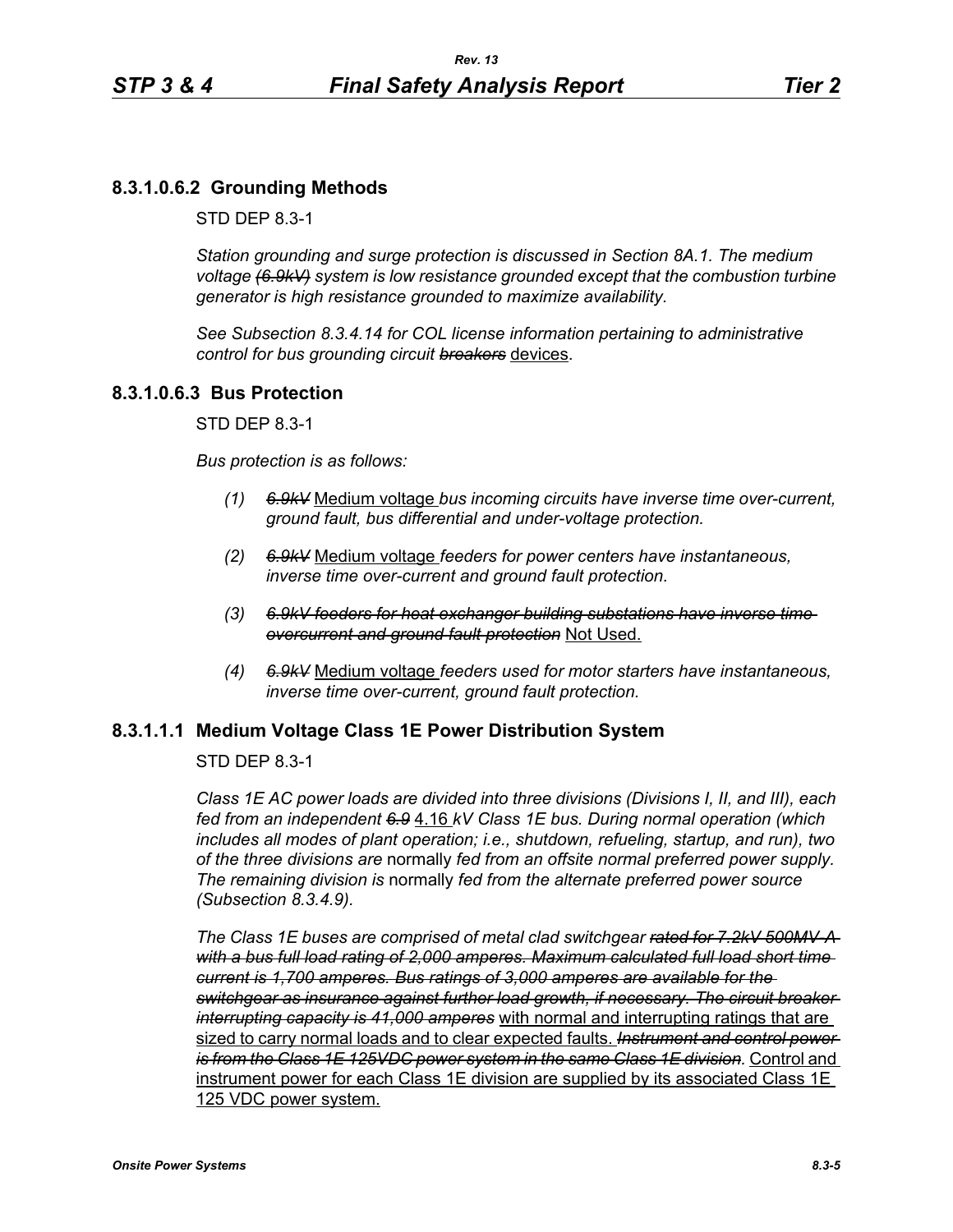*Each 6.9 kV bus has a safety grounding circuit breaker designed to protect personnel during maintenance operations (see Figure 8.3-1). During periods when the buses are energized, these breakers are racked out (i.e., in the disconnect position). A control room annunciator sounds whenever any of these breakers are racked in for service.*

*The interlocks for the bus grounding devices are as follows:*

- *(1) Under-voltage relays must be actuated.*
- *(2) Bus Feeder breakers must be in the disconnect position.*
- *(3) Voltage for bus instrumentation must be available.*

*Conversely, the bus feeder breakers are interlocked such that they cannot close unless their associated grounding breakers are in their disconnect positions.* Each medium voltage 4.16 kV bus has a spare space which can be used to insert a manual grounding circuit device for use during maintenance activities. A main control room indication is provided when the bus grounding circuit device is installed.

*Standby AC power for Class 1E buses is supplied by diesel generators at 6.9* 4.16 *kV and distributed by the Class 1E power distribution system. Division I, II and III buses are automatically transferred to the diesel generators when the preferred power supply to these buses is ≤70% bus voltage.*

#### STP DEP 8.3-3

*The Division I Class 1E bus supplies power to three separate groups of non-Class 1E fine motion control rod drive (FMCRD) motors (see Figure 8.3-1, sheet 3* sheet 4*). Although these motors are not Class 1E, the drives may be inserted as a backup to scram and are of special importance because of this. It is important that the first available standby power be available for the motors, therefore, a diesel supplied bus was chosen as the first source of standby AC power and a combustion turbine supplied PIP bus as the second backup source. Division I was chosen because it was the most lightly loaded diesel generator.*

STD DEP 8.3-1

*The load breakers in the Division I switchgear are part of the isolation scheme between the Class 1E power and the non-Class 1E load. In addition to the normal over-current tripping of these load breakers, Class 1E zone selective interlocking is provided between them and the upstream Class 1E bus feed breakers.*

*The fault interrupt capability of all Class 1E breakers, fault interrupt coordination between the supply and load breakers for each Class 1E load and the Division I non-Class 1E load, and the zone selective interlock feature of the breaker for the non-Class 1E load all have the capability of being tested (Subsection 8.3.4.29). The zone selective interlock is a feature of the trip unit for the breaker and is tested when the other features such as current setting and long-time delay are tested.*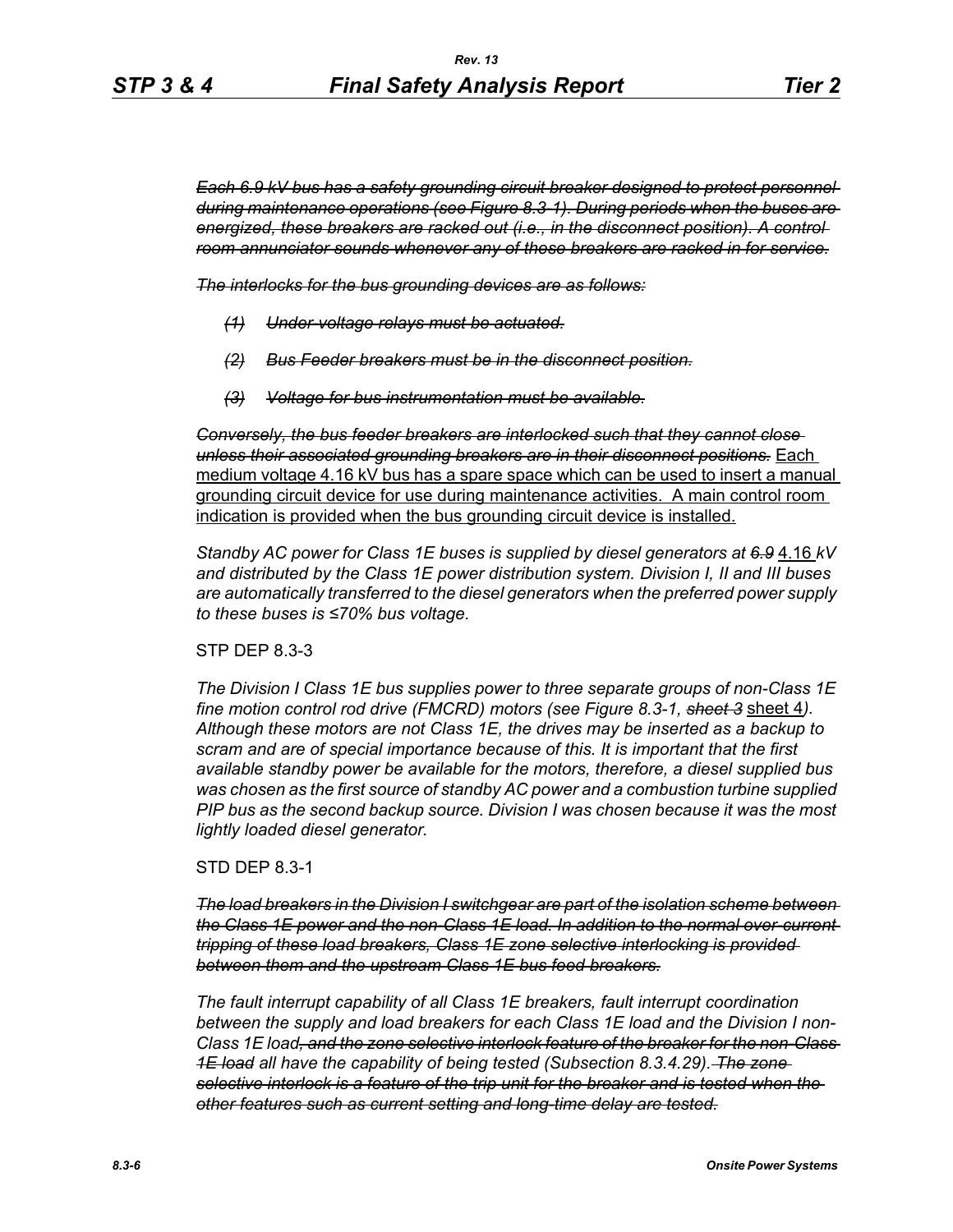*If fault current flows in the non-Class 1E load, it is sensed by the Class 1E current device for the load breaker and a trip blocking signal is sent to the upstream Class 1E feed breakers. This blocking lasts for about 75 milliseconds. This allows the load breaker to trip in its normal instantaneous tripping time of 35 to 50 milliseconds, if the magnitude of the fault current is high enough. This assures that the fault current has been terminated before the Class 1E upstream breakers are free to trip. For fault currents of lesser magnitude, the blocking delay will time out without either bus feeder or load breakers tripping, but the load breaker will eventually trip and always before the upstream feeder breaker. This order of tripping is assured by the coordination between the breakers provided by long-time pickup, long-time delay and instantaneous pickup trip device characteristics.* Class 1E microprocessor controlled protective relaying equipment senses fault current flowing in the non-Class 1E load. This equipment utilizes digital timers that can reproduce the timing requirements by sensing the number of cycles of the electrical waveform itself. Coordination of the definite time delay and the upstream bus feeder breakers allows termination of the fault current before the feeder breakers are free to trip. *Tripping of the Class 1E feed breaker is normal for faults which occur on the Class 1E bus it feeds. Coordination is provided between the bus main feed breakers and the load breakers.*

*Power is supplied to each FMCRD load group from either the Division I Class 1E bus or the* a *non-Class 1E PIP bus through* a non-Class 1E automatic transfer switch located between the power sources and the 480V FMCRD power distribution panels. Switchover to the non-Class 1E PIP bus source is automatic on loss of power from the Class 1E diesel bus source.*a pair of interlocked transfer switches located between the power sources and the 6.9 kV/480V transformer feeding the FMCRD MCC. These transfer switches are classified as associated, and are treated as Class 1E. Switchover to the non-Class 1E PIP bus source is automatic on loss of power from the Class 1E diesel bus source. Switching back to the Class 1E diesel bus power is by manual action only.* Per IEEE-384 and Regulatory Guide 1.75, isolation between the Class 1E bus and non-1E load is maintained.

STD DEP 8.3-1

STP DEP 8.3-3

*The design minimizes the probability of a single failure affecting more than one FMCRD group by providing three* six *independent Class 1E feeds (one* two *for each group) directly from the Division I Class 1E 6.9 k* and PIP 480*V bus*es *(see sheet 3* and 4 *of Figure 8.3-1).* The two Class 1E protective devices connected in series provide isolation between the Class 1E bus and non-Class 1E load. The transfer switches are non-Class 1E. The feeder circuits from the non-Class 1E PIP bus to the transfer switch, and circuits downstream of the transfer switch, are non-Class 1E. *The Class 1E load breakers in conjunction with the zone selective interlocking feature (which is also Class 1E), provide the needed isolation between the Class 1E bus and the non-Class 1E loads. The feeder circuits on the upstream side of the Class 1E load breakers are Class 1E. The FMCRD circuits on the load side of the Class 1E load breakers down to and including the transfer switches are associated. Control power for the transfer switches is provided from Division I. The feeder circuits from the non-Class 1E PIP bus*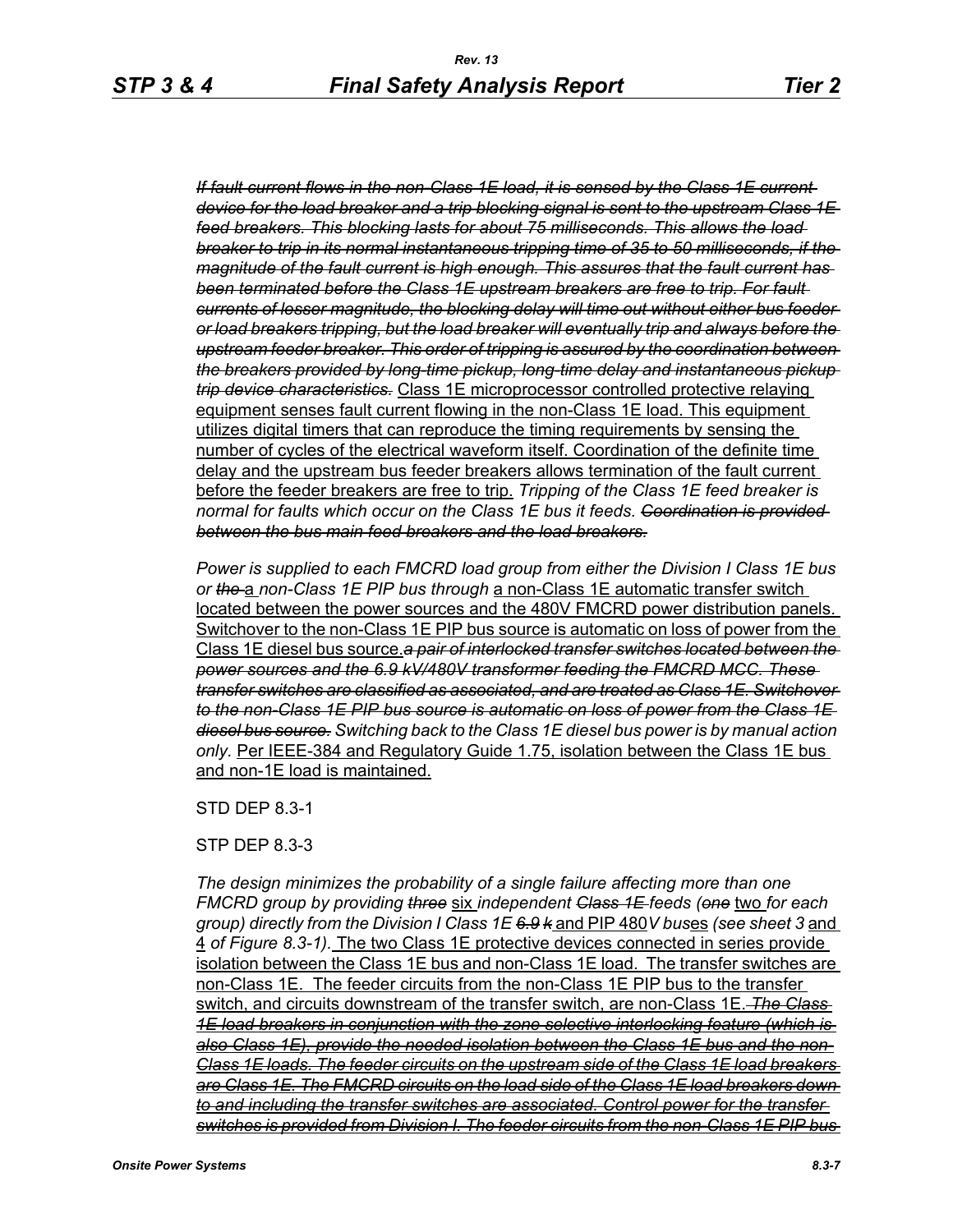#### *to the transfer switch, and circuits downstream of the transfer switch, are non-Class 1E.*

STD DEP 8.3-1

*The Class 1E load breakers in conjunction with the zone selective interlocking feature (which is also Class 1E), provide the needed isolation between the Class 1E bus and the non-Class 1E loads. The feeder circuits on the upstream side of the Class 1E load breakers are Class 1E. The FMCRD circuits on the load side of the Class 1E load breakers down to and including the transfer switches are associated. Control power for the transfer switches is provided from Division I. The feeder circuits from the non-Class 1E PIP bus to the transfer switch, and circuits downstream of the transfer switch, are non-Class 1E.*

#### STD DFP T1 2 4-2

## STD DEP 6.2-2

The Safety System Logic and Control (SSLC) initiates a trip of the condensate pumps when a feedwater line break is detected in the drywell. Although not credited in the FWLB analysis in Chapter 6.2, this trip provides added assurance of conservatism in the feedwater mass flow used in the analysis. This FWLB mitigation has been added to the STP 3&4 design, which adds safety related instrumentation to sense and confirm a FWLB based on high differential pressure between feedwater lines coincident with high drywell pressure to trip the condensate. In order to trip the condensate pumps, a provision of 13.8 kV medium voltage safety-related breaker in series with the nonsafety 13.8 kV feeder breaker exists for each condensate pump. The trip circuit of each safety-related 13.8 kV breaker includes two independent trip coils. Each trip coil is powered from a separate division of Class 1E 125V DC system. Two separate divisions of safety-related control signals for feedwater line break are provided to initiate the trip of each breaker. This dual breaker in series arrangement ensures that the condensate pumps will trip on a feedwater line break.

The 13.8 kV breakers (both safety-related and nonsafety-related) are located in the Turbine Building. The procurement and design of the safety-related breakers are required to meet the criteria for performing the safety function of tripping the condensate pump breakers in case of the feedwater line break design basis event. The 125V DC control power and trip circuits of the safety-related breakers are also required to meet the independence criteria per RG 1.75. In addition, the safety-related breakers and its components are required to be seismically installed and missile protected at their location in the Turbine Building. Although the breaker control power and trip circuits will not fully meet the seismic Category I installation and RG 1.75 separation requirements, the following considerations provide reasonable assurance for tripping of condensate pumps during a feedwater line break in the drywell:

- The control power and SSLC circuits are provided with isolation devices.
- **The control power cables are installed in dedicated raceways. Adequate** separation exists between control circuit raceways and other non-safety raceways.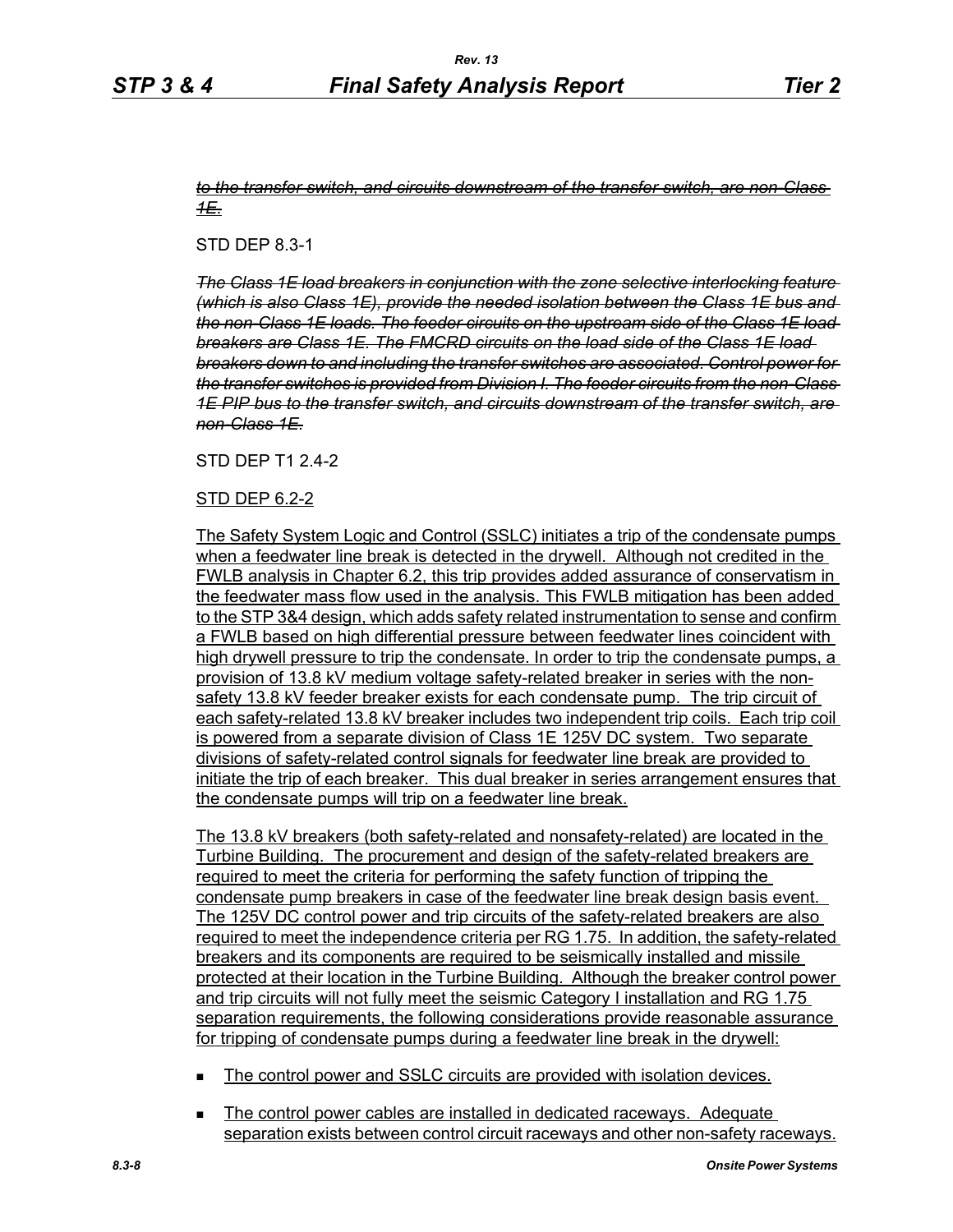- The design of the raceway supports is performed considering seismic loads throughout their routing.
- The safety-related breakers are located in a separate electrical room.
- The design of the safety-related breaker supports is performed considering seismic loads.
- **The probability of trip and control power circuit failure is very low. Even in case of** failure of non-safety power cable, the breaker trip circuit is expected to perform the safety function of tripping the condensate pump feeder breakers due to redundancy of trip coils, trip signals and control power supply.
- The design does not impact or degrade any other safety-related equipment or function.
- A reliability assessment for this design has been performed.

## **8.3.1.1.2.1 Power Centers**

STD DEP 8.3-1

*Power for 480V auxiliaries is supplied from power centers consisting of 6.9* 4.16 *kV/480V transformers and associated metal clad switchgear (see Figure 8.3-1). There are* at least *two power centers in each Class 1E division.*

## **8.3.1.1.4.1 120 VAC Class 1E Instrument Power System**

STD DEP T1 2.12-2

*Individual regulating transformers supply 120 VAC* to the four divisions of *instrument power (Figure 8.3-2). Each Class 1E divisional transformer is supplied from a 480V MCC in the same division*, except for the Division IV transformer, which is supplied from the 480V MCC of Division II*. There are three divisions* (I, II, and III)*, each backed up by its* associated *divisional diesel generator as the source when offsite source is lost.* Division IV is backed up by the Division II diesel generator, when the offsite source is lost*. Power is distributed to the individual loads from distribution panels, and to logic level circuits through the control room logic panels. Transformers are sized to supply their respective distribution panel instrumentation and control loads.*

## **8.3.1.1.5 Class 1E Electric Equipment Considerations**

STD DEP Admin

*(4) Capacity of switchgear, power centers with their respective transformers, motor control centers, and distribution panels is equal to or greater than the maximum available fault current to which it is exposed under all design modes of operation until the fault is cleared.*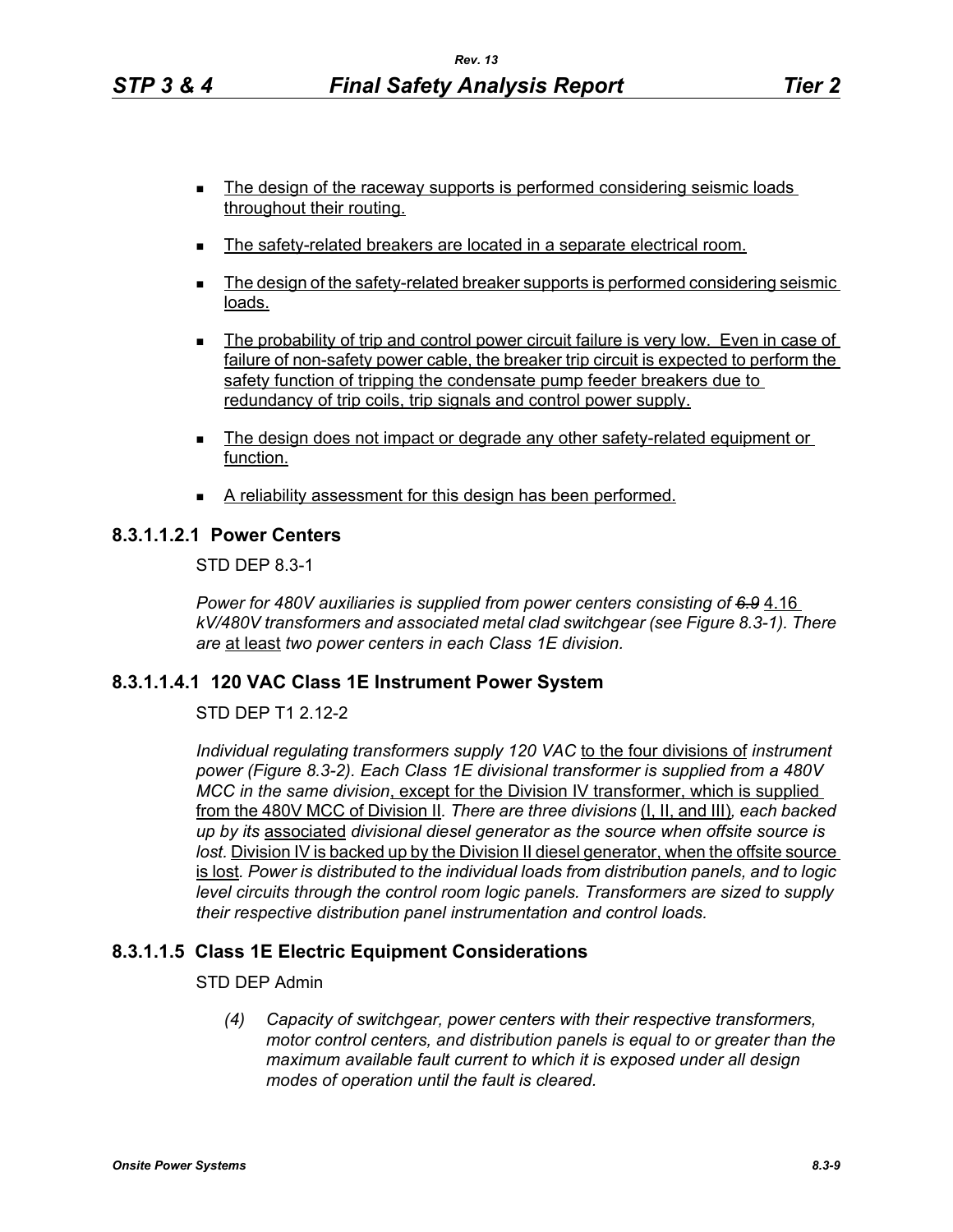*Interrupting capability of the Class 1E switchgear and MCC breakers is selected to interrupt the available short-circuit current at the circuit breaker load terminals. Short circuit analysis will be performed in accordance with IEEE 141 and/or other acceptable industry standards or practices to determine fault currents. See Subsection 8.2.3(16) for interface requirement.*

# **8.3.1.1.6.2 Grounding Methods**

STD DEP 8.3-1

*Station grounding and surge protection is discussed in Section 8A.1. The medium voltage (6.9 kV) system is low resistance grounded except that each diesel generator is high resistance grounded to maximize availability.*

*See Subsection 8.3.4.14 for COL license information pertaining to administrative control for bus grounding circuit breakers* devices.

#### **8.3.1.1.6.3 Bus Protection**

STD DEP 8.3-1

Standard Supplement - NRC Bulletin 2012-01

*Bus protection is as follows:*

- *(1) 6.9 kV* Medium voltage *bus incoming circuits have inverse time over-current, ground fault, bus differential and*, *under-voltage*, and negative sequence voltage *protection.*
- *(2) 6.9 kV* Medium voltage *feeders for power centers have instantaneous, inverse time over-current and ground fault protection.*
- *(3) 6.9 kV feeders for heat exchanger building substations have inverse time overcurrent and ground fault protection.* Not Used.
- *(4) 6.9 kV* Medium voltage *feeders used for motor starters have instantaneous, inverse time overcurrent, ground fault and motor protection.*

## **8.3.1.1.7 Load Shedding and Sequencing on Class 1E Buses**

STD DEP 8.3-1

Standard Supplement - NRC Bulletin 2012-01

*This subsection addresses Class 1E Divisions I, II, and III. Load shedding, bus transfer and sequencing on a 6.9* 4.16 *kV Class 1E bus is initiated on loss of bus voltage.*

*(1) Loss of Preferred Power (LOPP)—The 6.9* 4.16 *kV Class 1E buses are normally energized from the normal or alternate preferred power supplies. Should the bus voltage decay to ≤ 70% of its nominal rated value, a bus*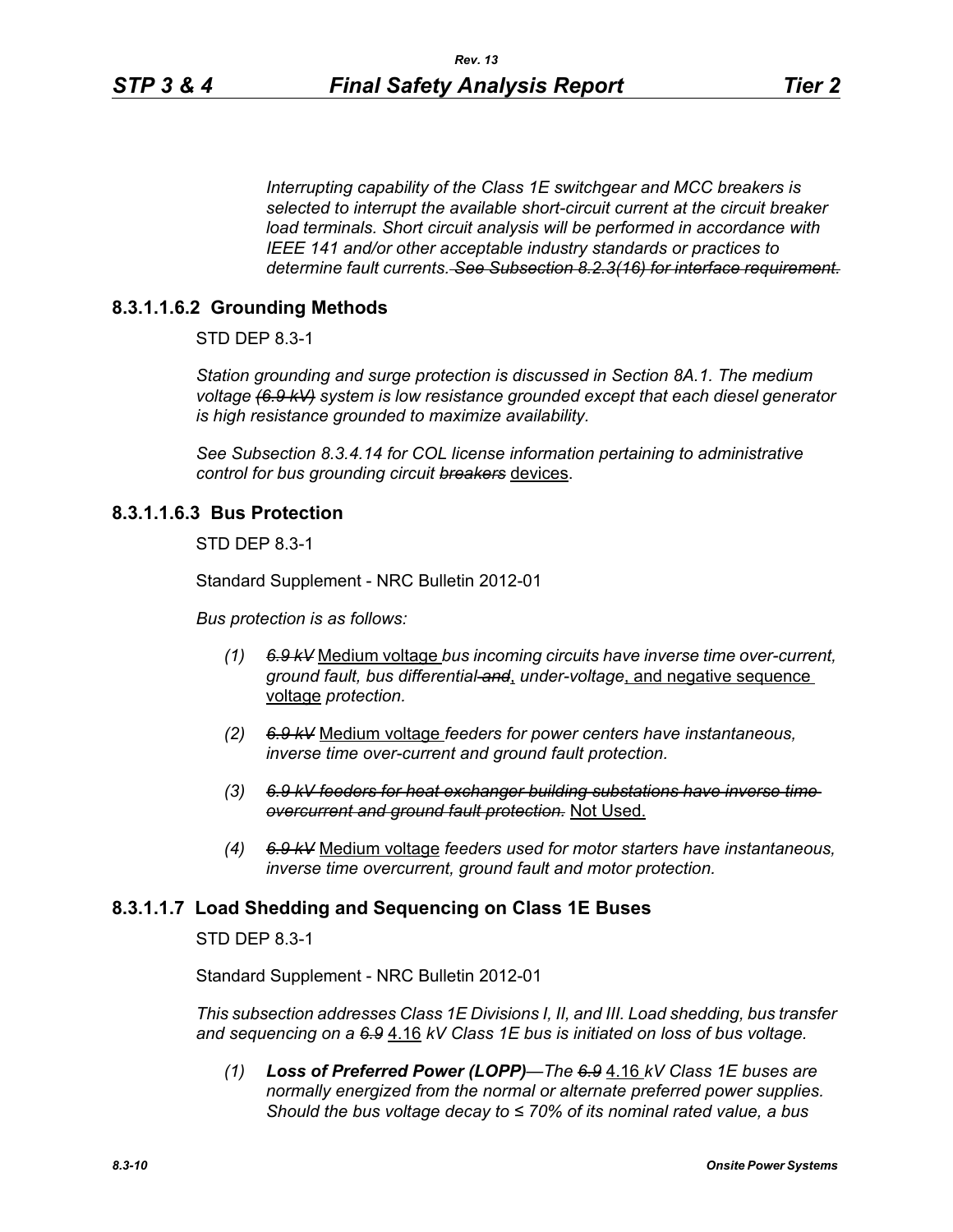*transfer is initiated and the signal will trip the supply breaker, and start the diesel generator. When the bus voltage decays to 30%, large pump motor breakers (6.9* 4.16 *kV) are tripped.*

*(2) Loss of Coolant Accident (LOCA)—When a LOCA occurs, the standby diesel generator is started and remains in the standby mode (i.e. voltage and frequency are within normal limits and no lockout exists) unless a LOPP signal is also present as discussed in (3) and (4) below. In addition, with or without a LOPP, the load sequence timers are started if the 6.9* 4.16 *kV emergency bus voltage is greater than 70%, and loads are applied to the bus at the end of preset times.*

*Each load has an individual load sequence timer which will start if a LOCA occurs and the 6.9* 4.16 *kV emergency bus voltage is greater than 70%, regardless of whether the bus voltage source is normal or alternate preferred power or the diesel generator.*

- *(5) LOCA when diesel generator is parallel with preferred power source during test—If a LOCA occurs when the diesel generator is paralleled with either the normal preferred power or the alternate preferred power source, the D/G will automatically be disconnected from the 6.9* 4.16 *kV emergency*  bus regardless of whether the test is being conducted from the local control *panel or the main control room.*
- *(8) Protection against degraded voltage—For protection of the Division I, II and III electrical equipment against the effects of a sustained degraded voltage, the 6.9* 4.16 *kV divisional bus voltages are monitored.*
- *(9) Station Blackout (SBO) considerations—A station blackout event is defined as the total loss of all offsite (preferred) and onsite Class IE AC power supplies except Class IE AC power generated through inverters from the station batteries. In such an event, the combustion turbine generator (CTG) will automatically start and achieve rated speed and voltage within two* in less than ten *minutes. The CTG will then automatically assume pre-selected loads on the plant investment protection (PIP) buses. With the diesel generators unavailable, the reactor operator will manually shed PIP loads and connect the non-Class 1E CTG with the required shutdown loads within ten minutes of the event initiation. Specifically, the operator will energize one of the Class 1E distribution system buses by closing each of the two circuit breakers (via controls in the main control room) between the CTG unit and the Class 1E bus. The circuit breaker closest to the CTG is non-Class 1E and the circuit breaker closest to the Class 1E bus is Class 1E*, and the other breakers are non-Class 1E*. Later, the operator will energize other safetyrelated and non-safety-related loads, as appropriate, to complete the shutdown process. See Appendix 1C and Subsection 9.5.11 for further information on Station Blackout and the CTG, respectively.*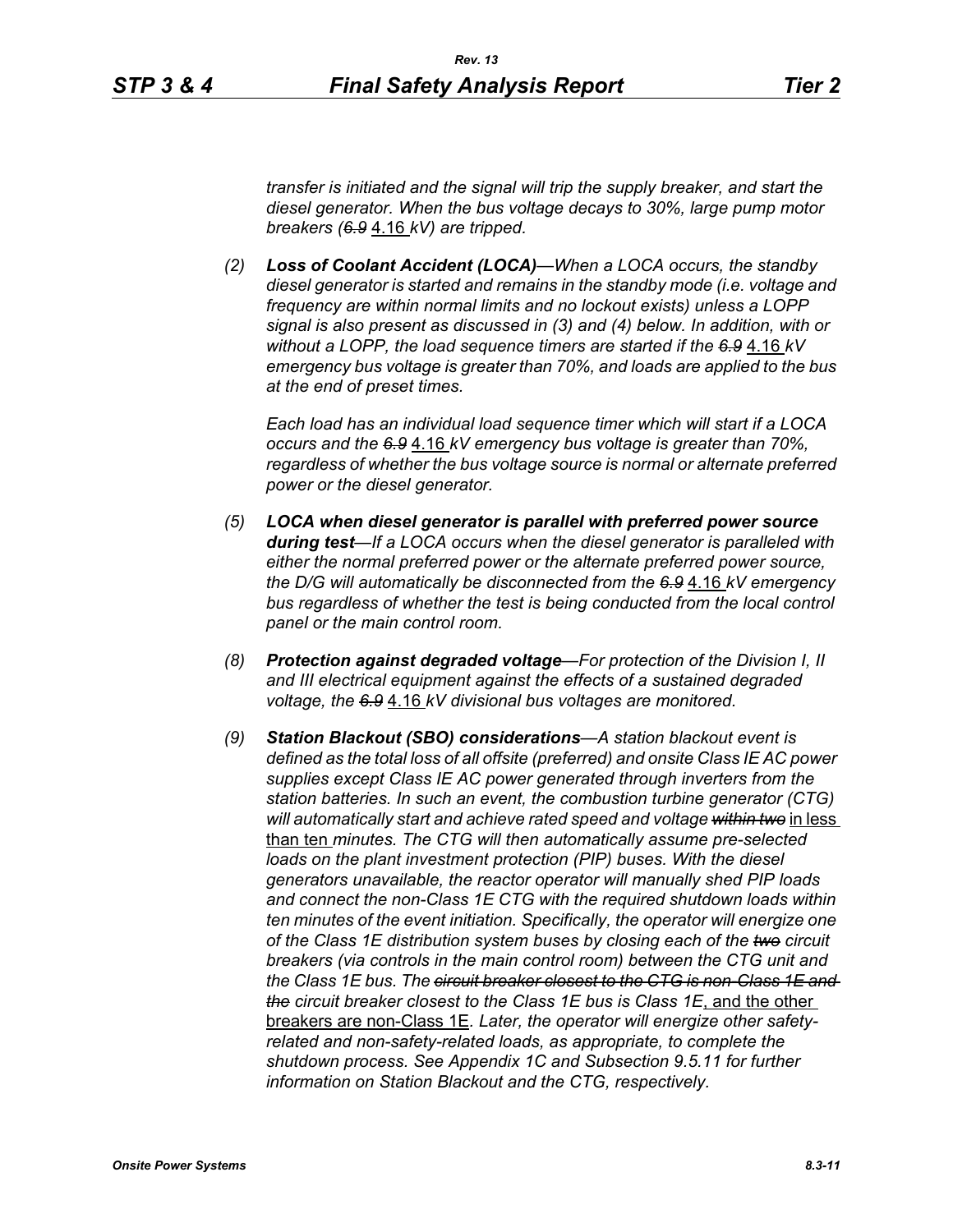(10) **Negative Sequence Voltage**—For protection of the Division I, II and III electrical equipment against the effects of an unbalanced power supply, the Class 1E 4.16 kV divisional busses are monitored for negative sequence voltage. If the bus negative sequence voltage increases to the setpoint, and after a time delay (to prevent triggering by transients), the respective feeder breakers trip open. The opening of the feeder breakers de-energizes the bus causing the undervoltage relays to actuate. The actuation of the undervoltage relays results in a start signal being sent to the diesel generator before any of the Class 1E loads experience degraded conditions exceeding those for which the equipment is qualified. The expected nominal setpoint is 4.5% (design limit is 5%) and the expected nominal time delay is 2.5 seconds (design limit is 3 seconds). Final setpoints are determined in accordance with the Setpoint Control Program. The time delay setting is defined to provide appropriate motor protection. This assures such loads will restart when the diesel generator assumes the degraded bus and sequences its loads. If the bus voltage recovers within the time delay period, the protective timer will automatically reset. Should a LOCA occur during the time delay, the feeder breaker with the negative sequence voltage will be tripped instantly. Subsequent bus transfer will be as described above. The negative sequence voltage relay output circuitry is separate from the output circuitry for the degraded grid and undervoltage relays in each of the Class 1E 4.16kV switchgear. At the feeder breakers, the contacts for the negative sequence voltage, degraded voltage, and undervoltage are connected in parallel to the trip coils of each feeder breaker.

# **8.3.1.1.8 Standby AC Power System**

STD DEP Admin

*See Subsection*s *9.5.13.8,* 8.1.4.1, and 8.3.4.2 *for COL license information.*

## **8.3.1.1.8.1 Redundant Standby AC Power Supplies**

STD DEP 8.3-1

*Each standby power system division, including the diesel generator, its auxiliary systems and the distribution of power to various Class 1E loads through the 6.9* 4.16 *kV and 480V systems, is segregated and separated from the other divisions.*

## **8.3.1.1.8.2 Ratings and Capability**

STD DEP 8.3-1

*(5) Each diesel generator is sized to supply its post accident (LOCA) load requirements, and has a continuous load rating of <del>6.25</del> 9MV⋅A @ 0.8 power factor (Figure 8.3-1). The overload rating is 110% of the rated output for a two-hour period out of a 24-hour period. A load profile analysis for each diesel generator will be performed in accordance with acceptable industry standards and/or practices.*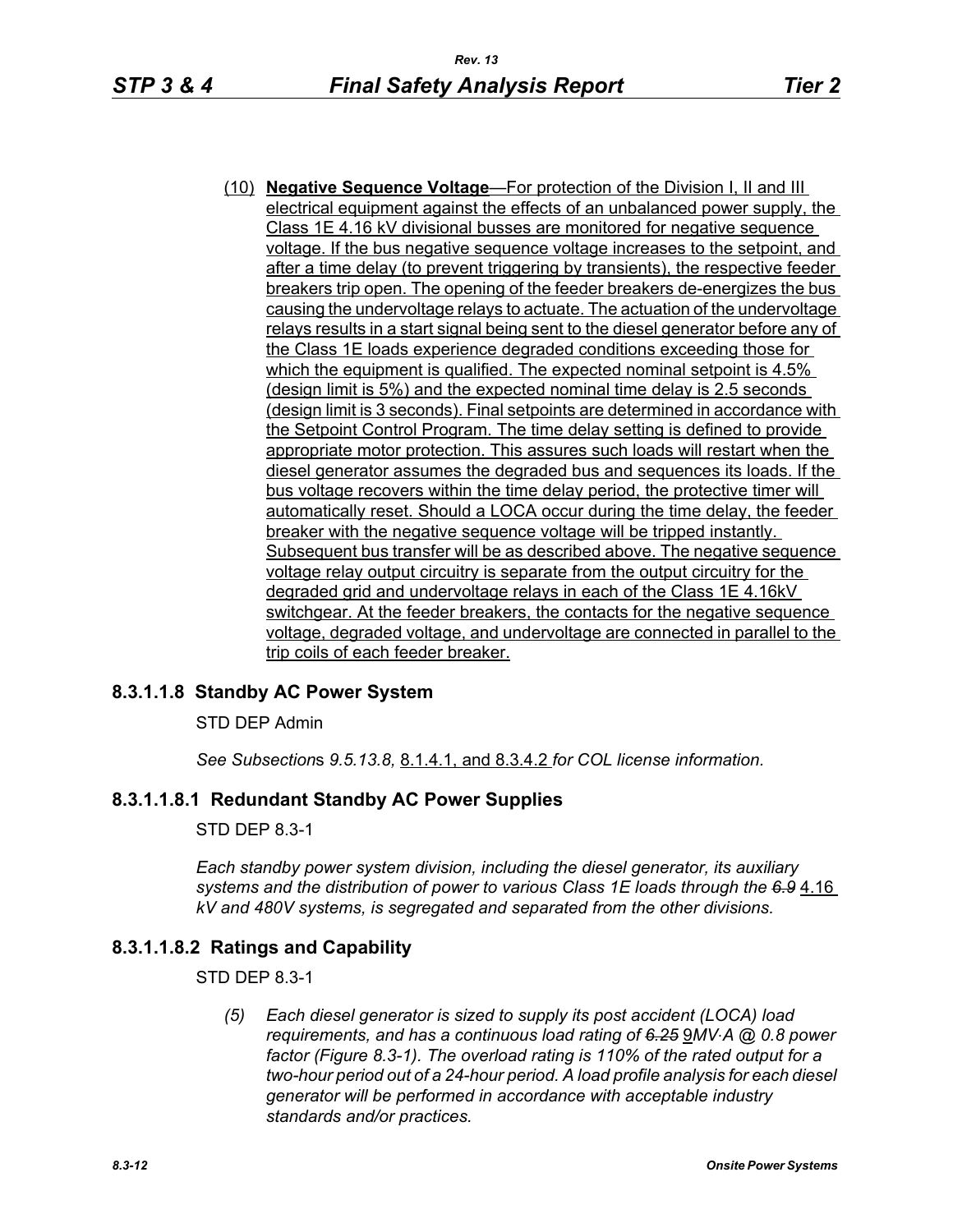STP DEP 8.3-3

*(12) The maximum loads expected to occur for each division (according to nameplate ratings) do not exceed 90%* 95% *of the continuous power output*  rating of the diesel generator. **See Table 8.3-1** for diesel generator loads applicable to each division.

STD DEP 8.3-1

*(17) Bus voltage and frequency will recover to 6.9* 4.16 *kV±10% at 60±2% Hz within 10 seconds following trip and restart of the largest load.*

## **8.3.1.2 Analysis**

STP DEP 1.1-2

STD DEP 8.3-1

STD DEP 9.5-1

- *(1) General Design Criteria (GDC):*
	- *(a) Criteria: GDCs 2, 4,* 5*, 17, 18 and 50.*
- *(2) Regulatory Guides (RGs):*
	- *(f) RG 1.75—Physical Independence of Electric Systems*

*Regarding Position C-1 of Regulatory Guide 1.75 (Subsection 8.3.1.1.1), the non-Class 1E FMCRD motors are supplied power from the Division 1 Class 1E bus through three dedicated power center transformers. The Class 1E load breakers* or protective devices connected in series *for the bus* are*is tripped by fault current for faults in the non-Class 1E load* prior to initiation of a trip of upstream breakers*.There is also a zone selective interlock provided from the load breaker to the Class 1E bus supply breaker so that the supply breaker is delayed from tripping while fault current is flowing in the non-Class 1E load feeder. This meets the intent of the Regulatory Guide position in that the main supply breaker is prevented from tripping on faults in the non-safety-related loads. The transfer switch downstream of the load feeder is associated, and meets Class 1E requirements.*

*There are three 6.9* 4.16 *kV electrical divisions which are independent load groups backed by individual diesel-generator sets. The low voltage*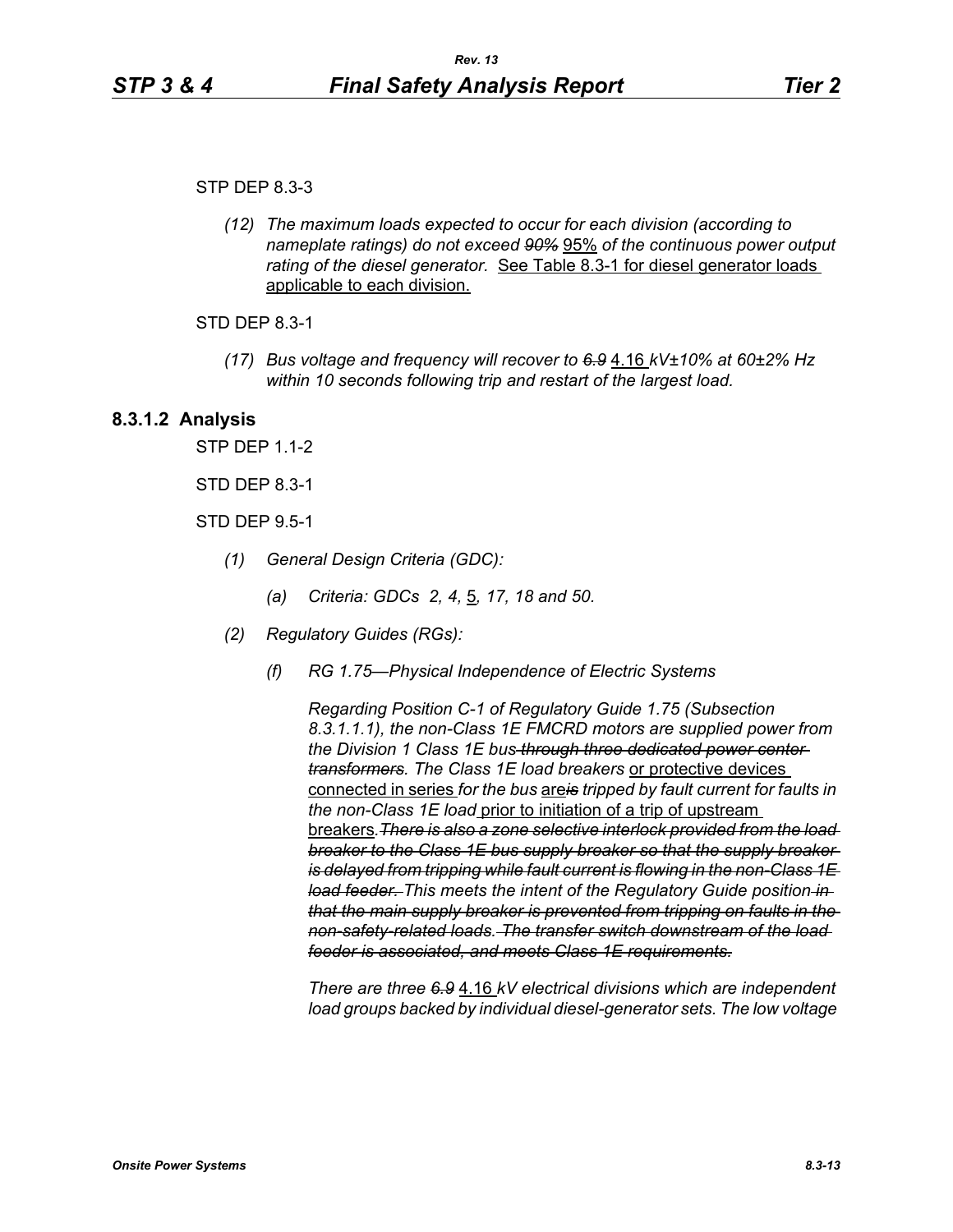*AC systems consists of four divisions which are backed by independent DC battery, charger and inverter systems.*

- *(h) RG 1.108—Periodic Testing of Diesel Generator Units Used as Onsite Electric Power Systems at Nuclear Power Plants* Not Used
- (l) RG 1.81 Shared Emergency and Shutdown Electric Systems for Multi-Unit Nuclear Power Plants

STP 3 & 4 is a dual-unit station. Units 3 & 4 do not share AC or DC onsite emergency and shutdown electric systems. The onsite electric power systems are independent, separate, and designed with the capability of supplying minimum Engineered Safety Feature loads and loads required for attaining a safe and orderly cold shutdown of each unit, assuming a single failure and loss of offsite power.

- *(4) Other SRP Criteria:*
	- *(b) NRC Policy Issue On Alternate Power for Non-safety Loads*

*The ABWR reserve auxiliary transformer has the same rating as the three unit auxiliary transformers, and therefore can assume the full load of any one unit auxiliary transformer (Subsection 8.2.1.2). The interconnection capability for the ABWR is such that any plant loads can be manually connected to receive power from any of the six sources (i.e., the two switching stations, the combustion turbine, and the three diesel generators). Administrative controls are provided to prevent paralleling of sources (Subsection 8.3.4.15). The ABWR therefore exceeds the requirements of the policy issue.* Normal plant operating loads can be supplied by either the reserve or unit auxiliary transformers. Any non-safety power generation loads can be manually connected to receive power from any of the two sources (i.e., the two switching stations represented by the UATs and RATs) due to the interconnection capability for the ABWR. Any Plant Investment Protection (PIP) load can be manually connected to receive power from three sources (i.e., two switching stations and the CTG). Any Class 1E safety bus can be manually connected to receive power from four sources (i.e., two switching stations, the CTG, and the EDGs). Either the UATs or either of the RATs can supply the three Class 1E safety buses. Administrative controls are provided to prevent paralleling of sources (Subsection 8.3.4.15). The ABWR therefore exceeds the requirements of the policy issue.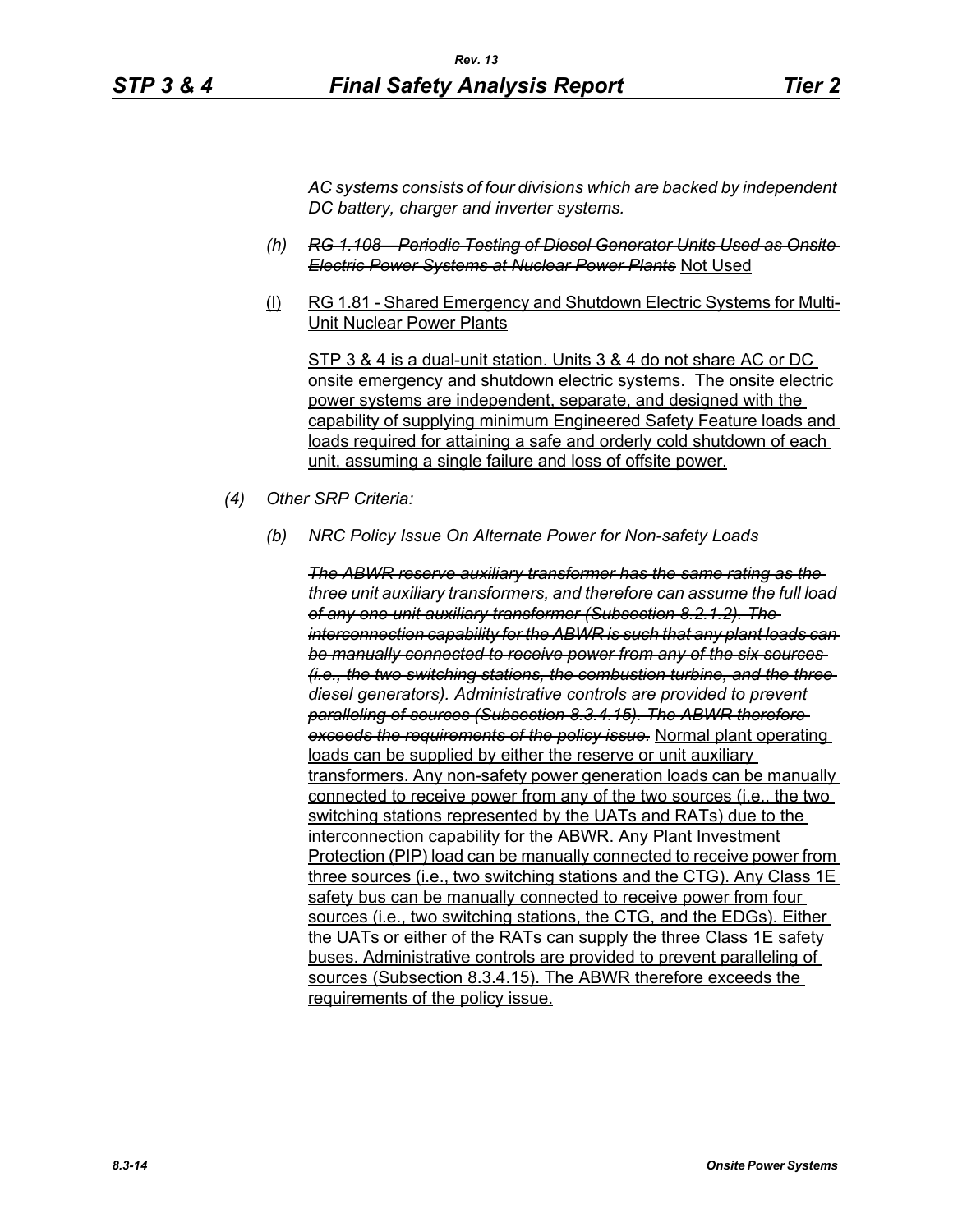# **8.3.2.1.2 Class 1E DC Loads**

STD DEP T1 3.4-1

STD DEP 8.3-1

*The 125 VDC Class 1E power is required for emergency lighting, diesel-generator field flashing, control and switching functions such as the control of 6.9 kV* medium voltage *and 480V switchgear, control relays, meters and indicators, multiplexers, vital AC power supplies, as well as DC components used in the reactor core isolation cooling system.*

# **8.3.2.1.3.1.1 Class 1E Electric Equipment Considerations**

#### STD DEP Admin

*(6) Breaker coordination analyses will be performed in accordance with IEEE 141, 242, and/or other acceptable industry standards or practices.*

#### *See Subsection 8.3.4.6 for COL license information.*

## **8.3.2.1.3.5 Station Blackout**

STD DEP Admin

*Station blackout performance is discussed in Subsection 8.3.1.1.7(9) and Appendix 1C. See Subsections 9.5.13.19, 9.5.13.20, and 9.5.13.21*, and 1C.4.1 *for COL license information.*

## **8.3.2.2.2 Regulatory Requirements**

 $STP$  DFP 11-2

- *(2) Regulatory Guides (RGs)*
	- (l) RG 1.81 Shared Emergency and Shutdown Electric Systems for Multi-Unit Nuclear Power Plants

STP 3 & 4 is a dual-unit station. Units 3 & 4 do not share AC or DC onsite emergency and shutdown electric systems. The onsite electric power systems are independent, separate, and designed with the capability of supplying minimum Engineered Safety Feature loads and loads required for attaining a safe and orderly cold shutdown of each unit, assuming a single failure and loss of offsite power.

## **8.3.3.2.1S Testing of Power, Control, and Instrumentation Cables**

Medium voltage power cables, 480 Vac, 120 Vac and 125/250 Vdc power cables, control cables, and instrumentation cables which are underground and which support equipment covered by the Maintenance Rule are monitored and the results trended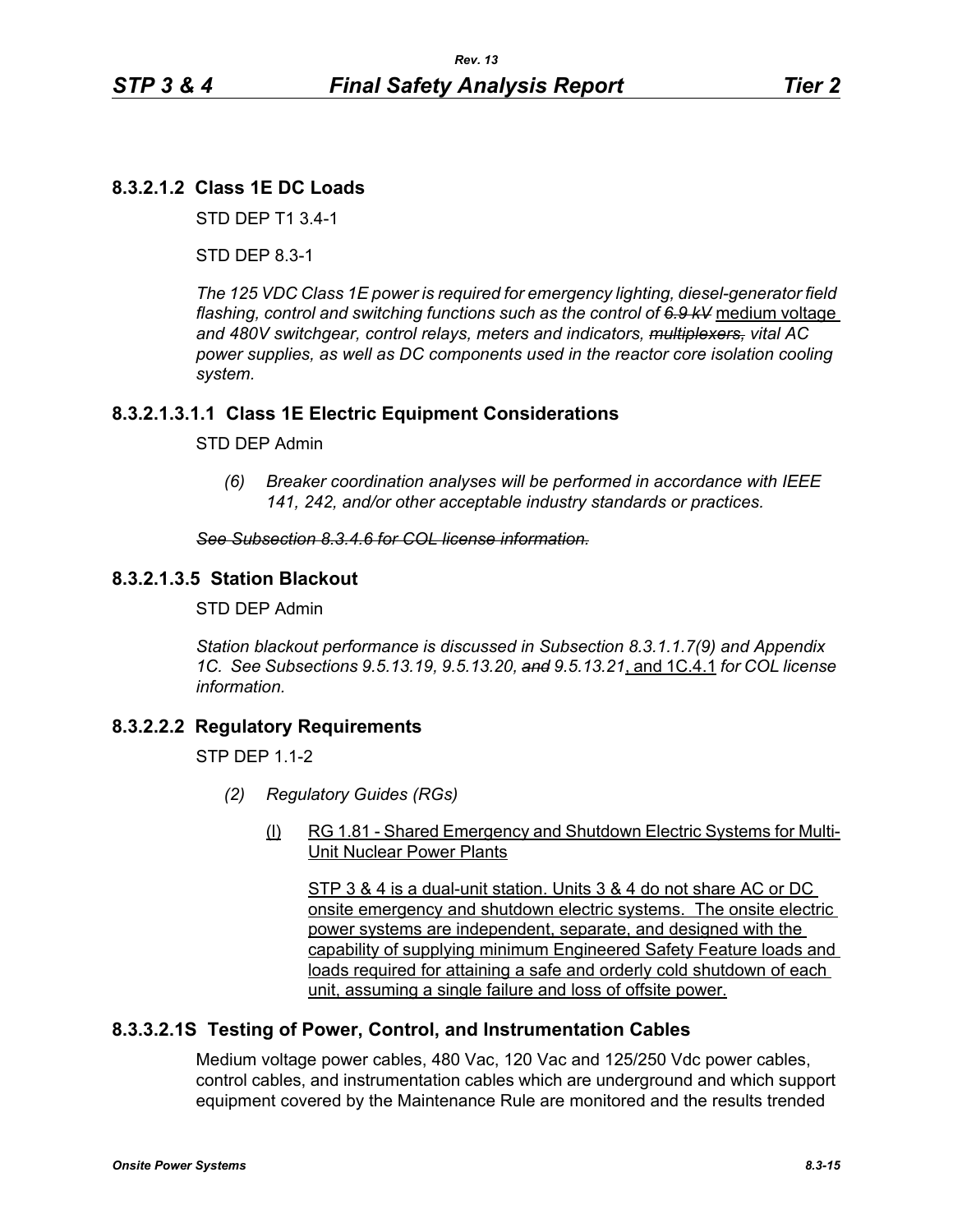using techniques and at a frequency determined appropriate for the application based on a review of industry best practices.

# **8.3.3.5.1 Power, Instrumentation and Control Systems**

*NOTE: Associated lighting circuits are described in Section 9.5.3 and associated Fine Motion Control Rod Drive (FMCRD) circuits are described in Section 8.3.1.1.1. Any other associated circuits added beyond those described above must be specifically identified and justified. Associated circuits are defined in Section 5.5.1 of IEEE-384, with the clarification for Items (3) and (4) that non- Class 1E circuits being in an enclosed raceway without the required physical separation or barriers between the enclosed raceway and the Class 1E or associated cables makes the circuits (related to the non-Class 1E cable in the enclosed raceway) associated circuits.*

# **8.3.3.5.1.3 Raceway Identification**

STD DEP 8.3-1

*All conduit is tagged with a unique conduit number, in addition to the marking characteristics shown below, at 4.57m intervals, at discontinuities, at pull boxes, at points of entrance and exit of rooms and at origin and destination of equipment. Conduits containing cables operating at above 600V (i.e., 6.9 kV) are also tagged to indicate the operating voltage. These markings are applied prior to the installation of the cables.*

# **8.3.3.6.1.1 Class 1E Electric Equipment Arrangement**

- *(4) An independent raceway system is provided for each division of the Class 1E electric system. The raceways are arranged, physically, top to bottom, as follows (based on the function and the voltage class of the cables):*
	- Note:  $V5 =$  Medium voltage power, 13.8 kV (15 kV insulation class) for non-Class 1E systems only.
	- *(a) V4 = Medium voltage power, 6.9* 4.16 kV (*8* 5 *kV insulation class).*
- *(5) Class 1E power system power supplies and distribution equipment (including diesel generators, batteries, battery chargers, CVCF power supplies, 6.9* 4.16 *kV switchgear, 480V load centers, and 480V motor control centers) are located in areas with access doors that are administratively controlled.*

## **8.3.3.6.2.2.4 Isolation Devices**

STD DEP 8.3-1

*Where electrical interfaces between Class 1E and non-Class 1E circuits or between Class 1E circuits of different divisions cannot be avoided, Class 1E isolation devices will be used. AC isolation (the FMCRD drives on Division 1 is the only case) is provided*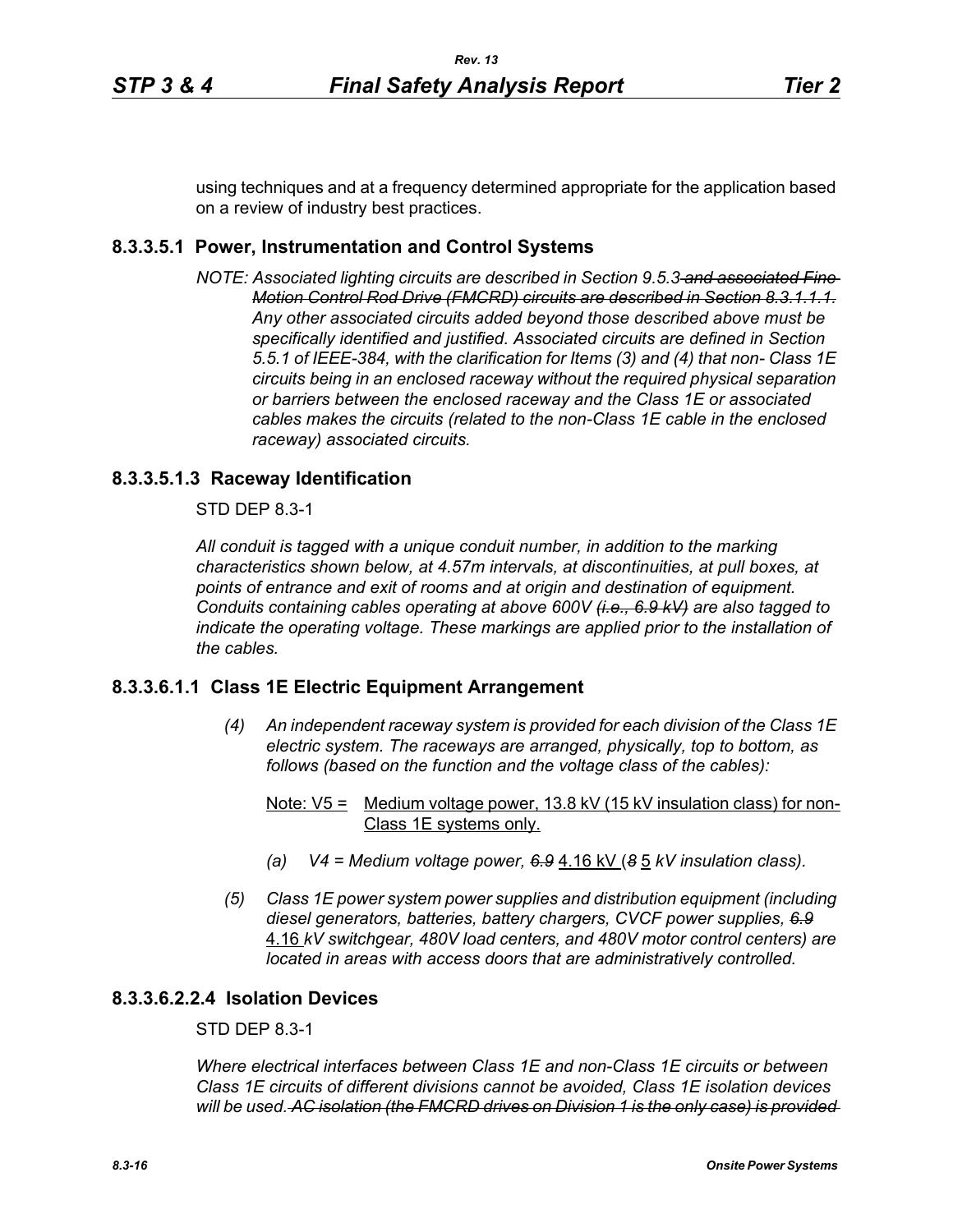#### *by Class1E interlocked circuit breaker coordination as described in Subsection 8.3.1.1.1.*

# **8.3.3.9S Monitoring of Manholes**

Manholes are provided with high water level alarms. Where appropriate, sump pumps are provided. Additionally, manholes are inspected every year to ensure water levels are below the lowest layer of cables, to confirm sump pump and alarm functionality, and to ensure proper seating of manhole covers. If warranted, manhole covers will be sealed to minimize water ingression.

# **8.3.4 COL License Information**

# **8.3.4.1 Not Used**

# **8.3.4.2 Diesel Generator Design Details**

The following site-specific supplement addresses COL License Information Item 8.8.

Procurement documents for the emergency diesel generators will specify that the diesel generators will be capable of reaching full speed and voltage within 20 seconds after the signal to start and that the vendor's testing that demonstrates this capability will be witnessed by QA. Procedure(s) which implement the testing guidance provided in RG 1.9 and IEEE 387 will be developed before fuel load to test that each emergency diesel generator meets the requirement to reach full speed and voltage within 20 seconds after the start signal is initiated. These procedures will be developed consistent with the plant operating procedure development plan in Section 13.5. In addition, the Technical Specifications (see Chapter 16) require periodic retesting and verification that each emergency diesel generator meets this requirement. (COM 8.3- 1)

# **8.3.4.3 Not Used**

# **8.3.4.4 Protective Devices for Electrical Penetration Assemblies**

The following site-specific supplement addresses COL License Information Item 8.10.

Procedure(s) will be developed before fuel load that demonstrates the functional capability of the electrical penetration assembly protective devices to perform their required safety functions. These procedures include periodic testing and calibration of the protective devices (except for fuses which will be inspected) to demonstrate their functional capability for the circuits that pass through the containment electrical penetrations assemblies and require special consideration as defined by IEEE-741. A sample of each different type of over current device is selected for periodic testing during refueling outages. The testing includes verification of thermal and instantaneous trip characteristics of molded case circuit breakers; verification of long time, short time, and instantaneous trips of medium voltage air circuit breakers; and verification of long time, short time, and instantaneous trips of low voltage air circuit breakers. The procedures will be developed before fuel load consistent with the plant operating procedure development plan in Section 13.5. (COM 8.3-2)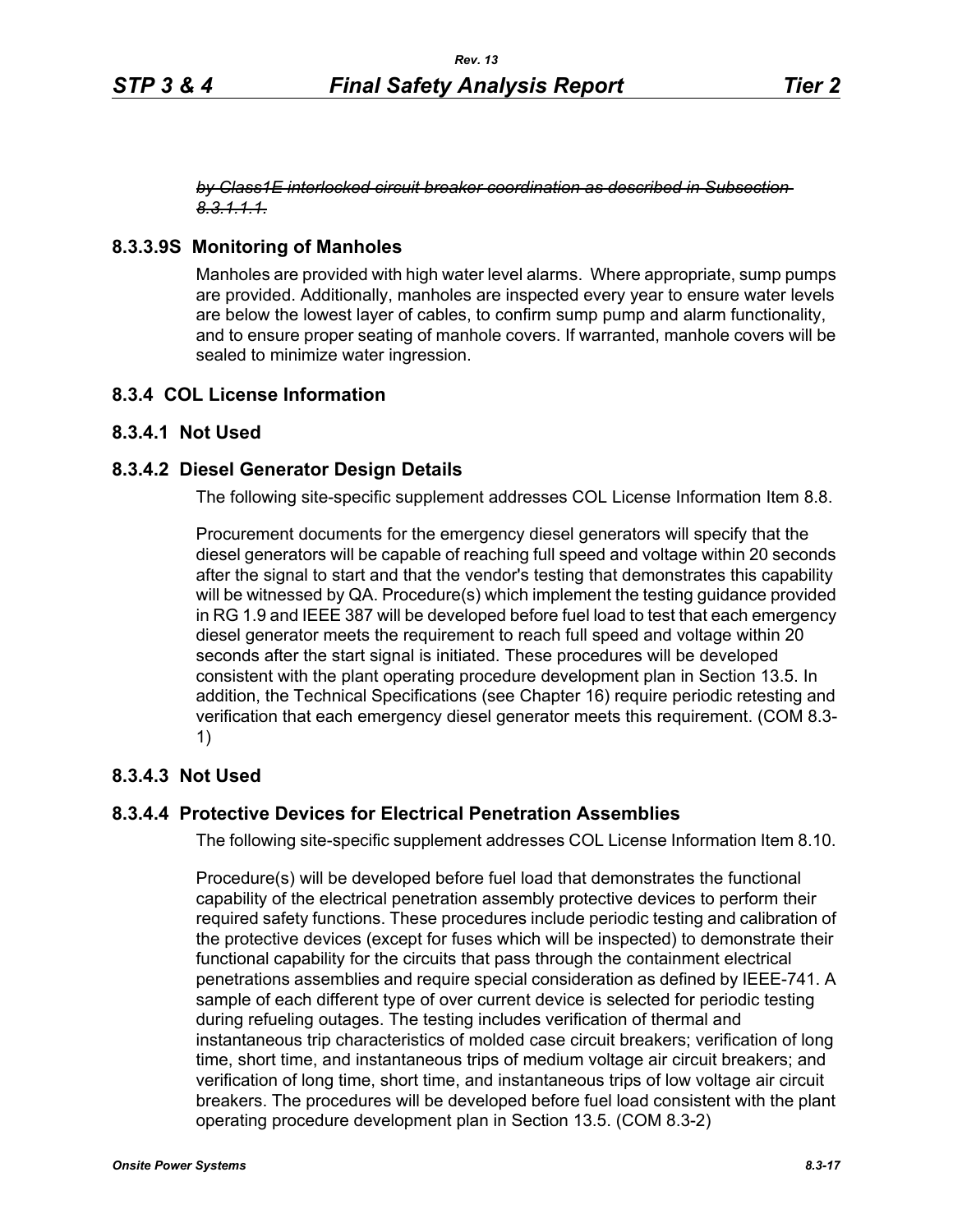- **8.3.4.5 Not Used**
- **8.3.4.6 Not Used**
- **8.3.4.7 Not Used**
- **8.3.4.8 Not Used**

## **8.3.4.9 Offsite Power Supply Arrangement**

The following site-specific supplement addresses COL License Information Item 8.15.

Procedure(s) that require one of three divisional buses to be fed from an alternate source during normal operation to prevent the simultaneous de-energization of all divisional buses on the loss of one offsite power supply, will be developed prior to fuel load. Technical Specifications limit operation when both of the reserve auxiliary transformers or all three (3) unit auxiliary transformers are inoperable. These procedures will be developed consistent with the plant operating procedure development plan in Section 13.5. (COM 8.3-3)

- **8.3.4.10 Not Used**
- **8.3.4.11 Not Used**

#### **8.3.4.12 Not Used**

## **8.3.4.13 Load Testing of Class 1E Switchgear and Motor Control Centers**

The following site-specific supplement addresses COL License Information Item 8.19.

The availability of adequate voltage (+/-10%) at the device load from Class 1E switchgear and motor control centers for different operating scenarios will be determined by analysis. The electrical model for the analysis will be validated by site testing prior to fuel load. The capability of critical electrical equipment to operate within +/- 10% of nominal voltage will also be confirmed by vendor testing of the system components before shipment. (COM 8.3- 4)

## **8.3.4.14 Administrative Controls for Bus Grounding Circuit Devices**

This subsection of the ABWR DCD is replaced in its entirety with the following sitespecific supplement which addresses COL License Information Item 8.20.

Plant operating procedures will provide appropriate administrative controls to assure that bus grounding circuit devices are removed whenever the corresponding buses are energized. Operation and maintenance procedures, that provide directions to energize or deenergize high voltage electrical equipment, will also include instructions regarding bus grounding circuit devices to assure that they are in the correct position. These procedures will be developed prior to fuel load and be consistent with the plant operating procedure development plan in Section 13.5. (COM 8.3-5)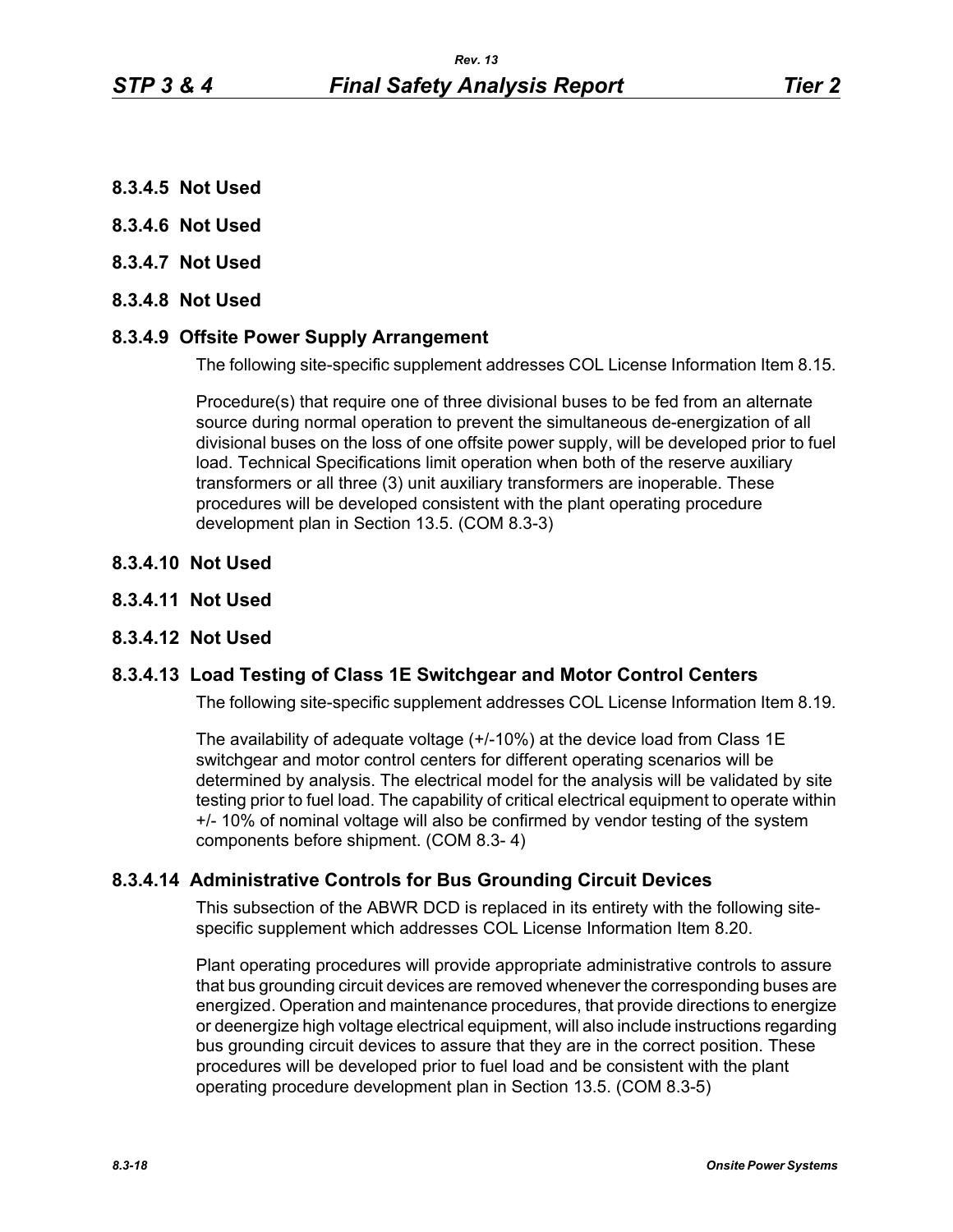## **8.3.4.15 Administrative Controls for Manual Interconnections**

The following site-specific supplement addresses COL License Information Item 8.21.

Plant operating procedure(s) to prevent paralleling of redundant onsite Class 1E power supplies from different buses and sources to power plant loads will be developed prior to fuel load. These procedures will be developed consistent with the plant operating procedure development plan in Section 13.5. (COM 8.3-6)

# **8.3.4.16 Not Used**

## **8.3.4.17 Common Industrial Standards Referenced in Purchase Specifications**

The following site-specific supplement addresses COL License Information Item 8.23.

The appropriate industrial standards, such as those listed in Subsection 8.3.5, for the assurance of quality manufacturing of both Class 1E and non-Class 1E equipment, will be referenced in the purchase documents.

# **8.3.4.18 Administrative Controls for Switching 125 VDC Standby Charger**

The following site-specific supplement addresses COL License Information Item 8.24.

Plant operating procedure(s) and administrative key controls will be developed prior to fuel load to assure that all input and output circuit breakers for the standby battery charger are in the open position when the charger is not in use, and at least two circuit breakers in series are verified to be open between redundant divisions when the standby charger is placed into service (Section 8.3.2.1.3). The interlocks are also addressed in the single line diagrams (Figures 8.3-1). These procedures will be developed consistent with the plant operating procedure development plan in Section 13.5. (COM 8.3-7)

# **8.3.4.19 Control of Access to Class 1E Power Equipment**

The following site-specific supplement addresses COL License Information Item 8.25.

Procedure(s) that contain appropriate administrative controls to limit access to Class 1E power equipment areas and Class 1E distribution panels, will be developed prior to fuel load. Class 1E power system power supplies and distribution equipment (including diesel generators, batteries, battery chargers, CVCF power supplies, 4.16 kV switchgear, 480 V load centers, 480 V motor control centers) are all located within the Vital Area areas and access is controlled accordingly. In addition, AC and DC distribution panels are located in the same areas or similar areas as Class 1E power supplies and distribution equipment or the distribution panels are capable of being locked, so that access to circuit breakers can be administratively controlled. These procedures will be developed consistent with the plant operating procedure development plan in Section 13.5. (COM 8.3-8)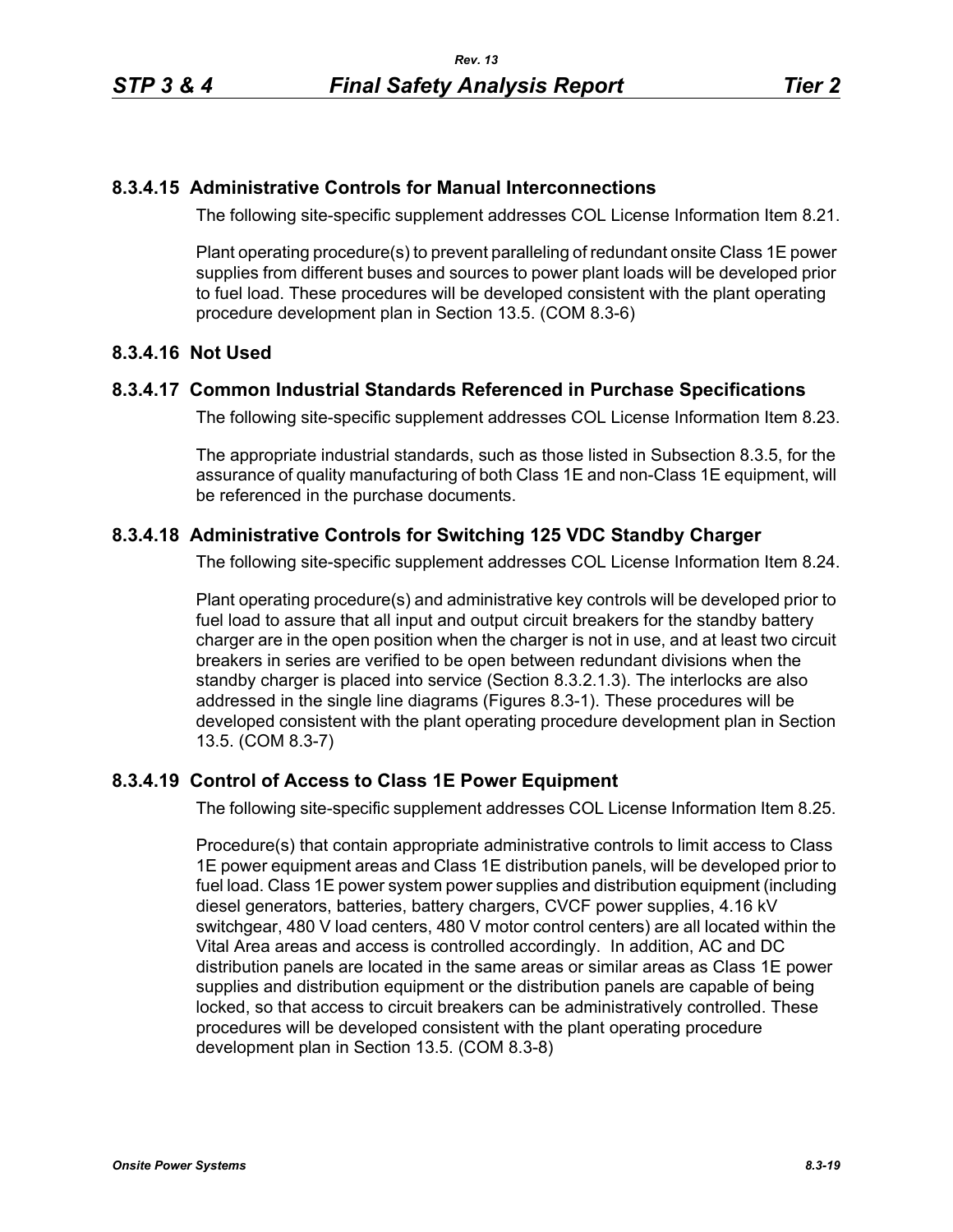# **8.3.4.20 Periodic Testing of Voltage Protection Equipment**

The following site-specific supplement addresses COL License Information Item 8.26.

Procedure(s) which implement the testing requirements of RG 1.118 and IEEE 338 for the periodic testing of instruments, timers, and other electrical equipment designed to protect the distribution system from: (1) loss of offsite voltage, and (2) degradation of offsite voltage, will be developed prior to fuel load. These procedures will be developed consistent with the plant operating procedure development plan in Section 13.5. (COM 8.3-9)

# **8.3.4.21 Diesel Generator Parallel Test Mode**

The following site-specific supplement addresses COL License Information Item 8.27.

Procedure(s) will be developed prior to fuel load which provide for the periodic testing of the diesel generator interlocks which restore units to emergency standby in the event of a LOCA or LOPP. Such procedures shall require that each diesel generator set be operated independently of the other sets, and be connected to the utility power system only by manual control during testing or for bus transfer. Also, such procedures shall require that the duration of the connection between the preferred power supply and the standby power supply shall be minimized in accordance with Section 6.1.3 of IEEE-308. These procedures will be developed consistent with the plant operating procedure development plan in Section 13.5 (COM 8.3-10)

# **8.3.4.22 Periodic Testing of Diesel Generator Protective Relaying**

The following site-specific supplement addresses COL License Information Item 8.28.

Procedure(s) which implement the testing requirements of RG 1.9 and IEEE 387 for periodic testing of diesel generator protective relaying, bypass circuitry, and annunciation will be developed prior to fuel load. These procedures will be developed consistent with the plant operating procedure development plan in Section 13.5. (COM 8.3-11)

# **8.3.4.23 Periodic Testing of Diesel Generator Synchronizing Interlocks**

The following site-specific supplement addresses COL License Information Item 8.29.

Procedure(s) which implement the testing requirements of RG 1.9 and IEEE 387 for periodic testing of diesel generator synchronizing interlocks, and to prevent incorrect synchronization whenever the diesel generator is required to operate in parallel with the preferred power supply will be developed prior to fuel load. These procedures will be developed consistent with the plant operating procedure development plan in Section 13.5. (COM 8.3-12)

# **8.3.4.24 Periodic Testing of Thermal Overloads and Bypass Circuitry**

The following site-specific supplement addresses COL License Information Item 8.30.

Procedure(s) for the periodic testing of thermal overloads and associated bypass circuitry for Class 1E MOVs to the requirements of RG 1.106 will be developed prior to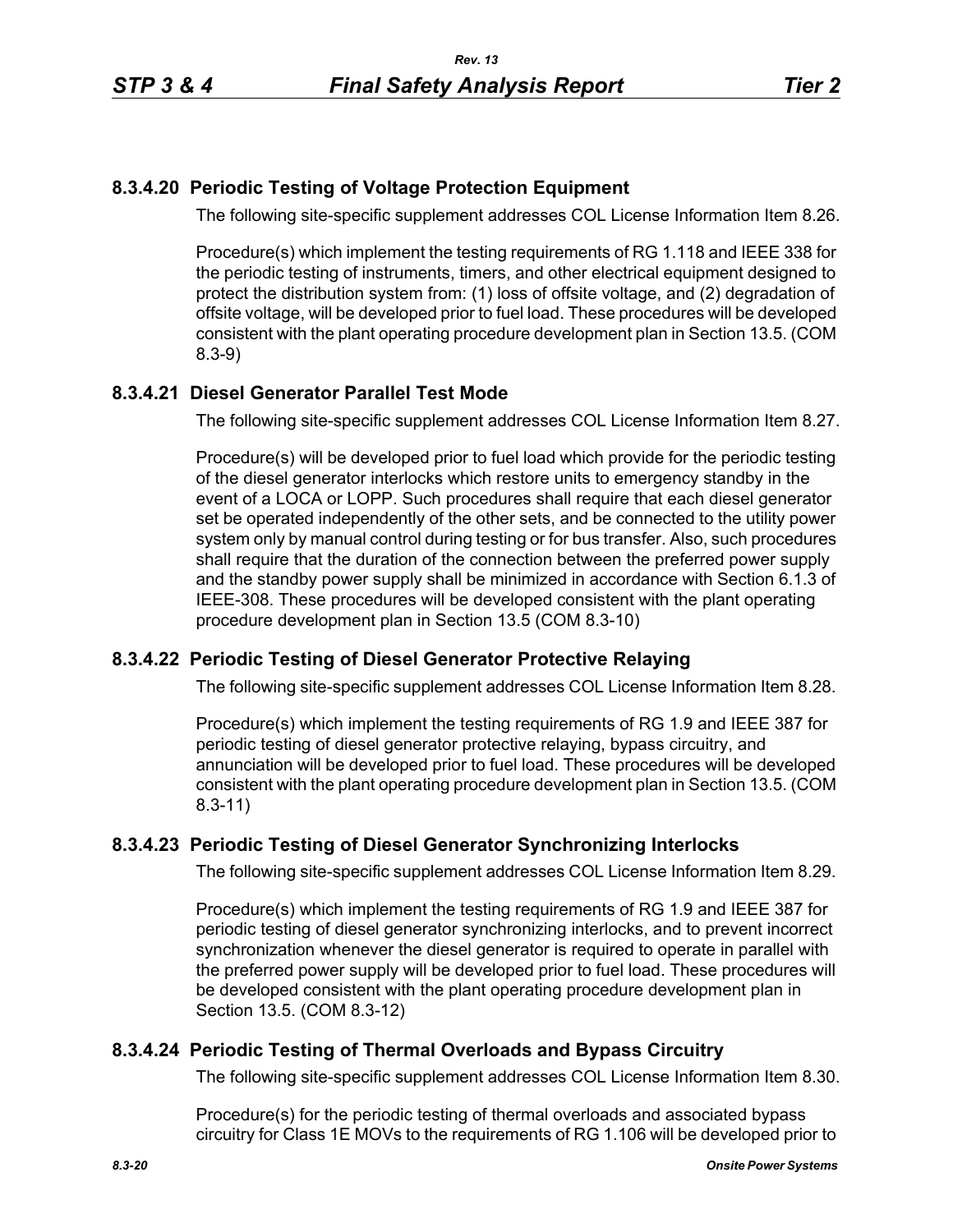fuel load. These procedures will be developed consistent with the plant operating procedure development plan in Section 13.5. (COM 8.3-13)

# **8.3.4.25 Periodic Inspection/Testing of Lighting Systems**

The following site-specific supplement addresses COL License Information Item 8.31.

Procedure(s) for periodic inspection of all lighting systems installed in safety-related areas and in passageways leading to and from these areas and for periodic inspection of the lighting systems which are normally de-energized (e.g., DC-powered lamps), will be developed prior to fuel load. These procedures will be developed consistent with the plant operating procedure development plan in Section 13.5. (COM 8.3-14)

# **8.3.4.26 Controls for Limiting Potential Hazards into Cable Chases**

The following site-specific supplement addresses COL License Information Item 8.32.

Procedure(s) to control and limit the introduction of potential hazards into cable chases and control room areas will be developed prior to fuel load. These procedures will be developed consistent with the plant operating procedure development plan in Section 13.5. (COM 8.3-15)

# **8.3.4.27 Periodic Testing of Class 1E Equipment Protective Relaying**

The following site-specific supplement addresses COL License Information Item 8.33.

Procedure(s) for the periodic testing of all protective relaying and thermal overloads associated with Class 1E motors and switchgear will be developed prior to fuel load. These procedures will be developed consistent with the plant operating procedure development plan in Section 13.5. (COM 8.3-16)

## **8.3.4.28 Periodic Testing of CVCF Power Supplies and EPAs**

The following site-specific supplement addresses COL License Information Item 8.34.

Procedure(s) for the periodic testing of CVCF power supplies (including alarms) and associated Electrical Protection Assemblies (EPAs) which provide power to the Reactor Protection System will be developed prior to fuel load. These procedures will be developed consistent with the plant operating procedure development plan in Section 13.5. (COM 8.3-17)

# **8.3.4.29 Periodic Testing of Class 1E Circuit Breakers**

This subsection of the ABWR DCD is replaced in its entirety with the following sitespecific supplement which addresses COL License Information Item 8.35.

Procedure(s) for the periodic calibration and functional testing of the fault interrupt capability of all Class 1E breakers; the fault interrupt coordination between supply and load breakers for each Class 1E load and each Division I non-Class 1E load will be developed prior to fuel load. These procedures will be developed consistent with the plant operating procedure development plan in Section 13.5. (COM 8.3-18)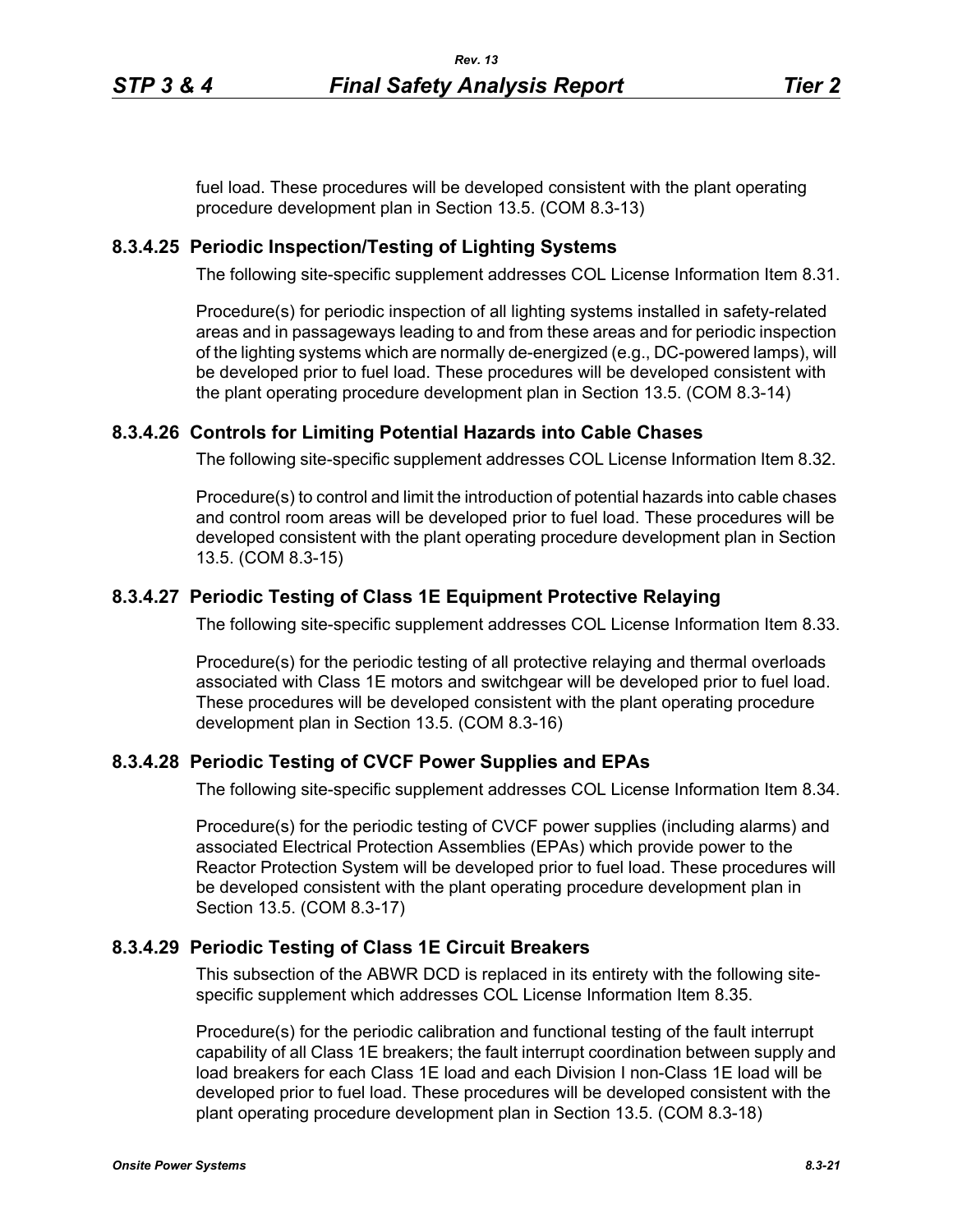# **8.3.4.30 Periodic Testing of Electrical Systems & Equipment**

The following site-specific supplement addresses COL License Information Item 8.36.

Procedure(s) for the periodic testing of all Class 1E electrical systems and equipment in accordance with surveillance and test requirements of Section 7 of IEEE 308, will be developed prior to fuel load consistent with the plant operating procedure development plan in Section 13.5. (COM 8.3-19)

# **8.3.4.31 Not Used**

# **8.3.4.32 Class 1E Battery Installation and Maintenance Requirements**

The following site-specific supplement addresses COL License Information Item 8.38.

Procedure(s) for the installation, maintenance, testing and replacement of Class 1E station batteries which meet the requirements of IEEE 484 and Section 5 of IEEE 946, will be developed prior to fuel load. These procedures will be developed consistent with the plant operating procedure development plan in Section 13.5. (COM 8.3-20)

# **8.3.4.33 Periodic Testing of Class 1E Batteries**

The following site-specific supplement addresses COL License Information Item 8.39.

Procedure(s) for the periodic testing of Class 1E station batteries in accordance with the requirements of Section 7 of IEEE 308 to ensure sufficient capacity and capability to supply power to their connected loads will be developed prior to fuel load. These procedures will be developed consistent with the plant operating procedure development plan in Section 13.5. (COM 8.3-21)

## **8.3.4.34 Periodic Testing of Class 1E CVCF Power Supplies**

The following site-specific supplement addresses COL License Information Item 8.40.

Procedure(s) for the periodic testing of Class 1E constant voltage constant frequency (CVCF) power supplies to ensure sufficient capacity to supply power to their connected loads, will be developed prior to fuel load. These procedures will be developed consistent with the plant operating procedure development plan in Section 13.5. (COM 8.3-22)

## **8.3.4.35 Periodic Testing of Class 1E Battery Chargers**

The following site-specific supplement addresses COL License Information Item 8.41.

Procedure(s) for the periodic testing of Class 1E battery chargers to ensure sufficient capacity to supply power to their connected loads will be developed prior to fuel load. These procedures will be developed consistent with the plant operating procedure development plan in Section 13.5. (COM 8.3-23)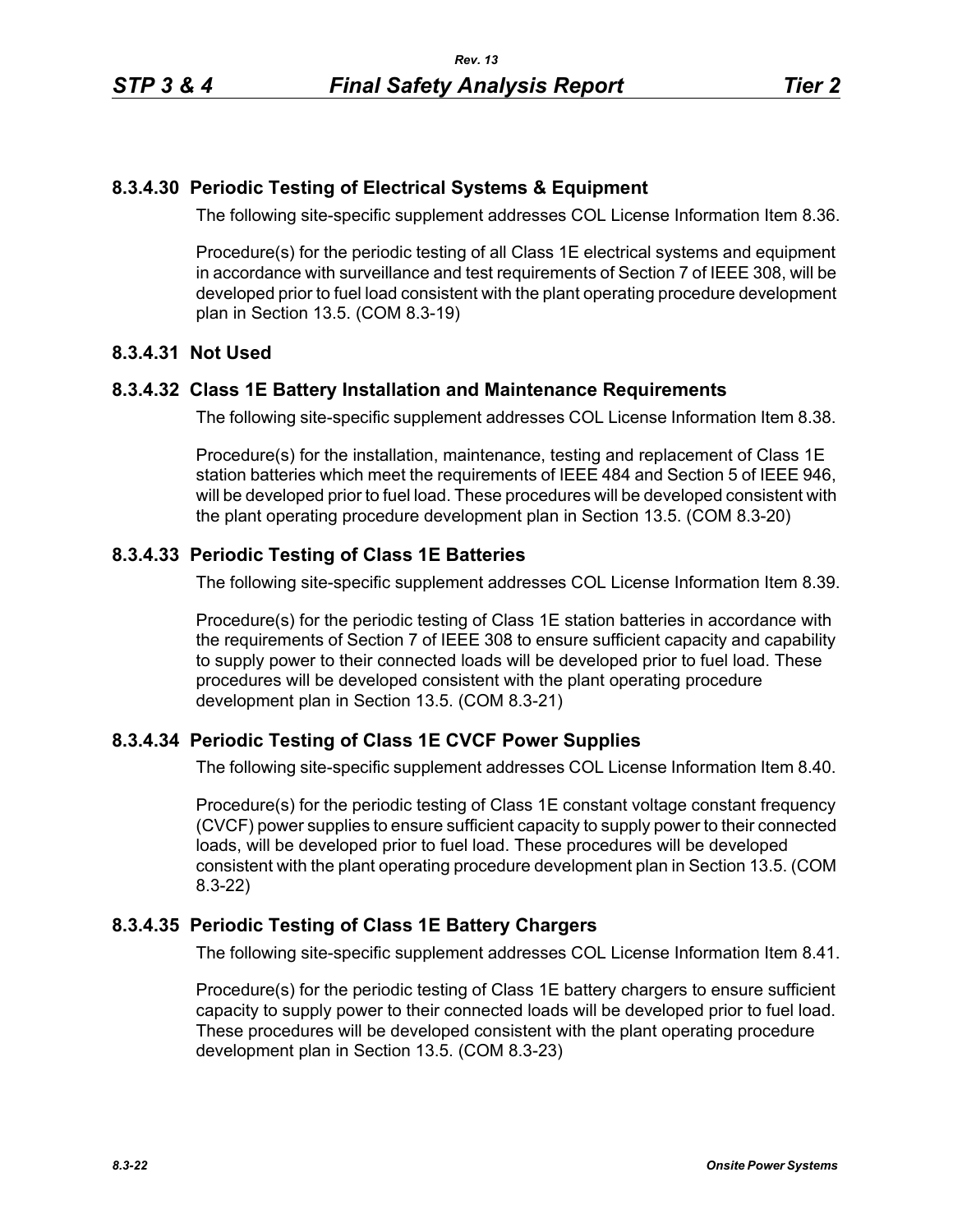# **8.3.4.36 Periodic Testing of Class 1E Diesel Generators**

The following site-specific supplement addresses COL License Information Item 8.42.

Procedure(s) for the periodic testing and/or analysis of Class 1E diesel generators to demonstrate their capability to satisfy the criteria in Subsection 8.3.1.1.8.2, to supply the actual full design basis load current for each sequenced load step, and to manually start each diesel generator will be developed prior to fuel load. These procedures will be developed prior to fuel load consistent with the plant operating procedure development plan in Section 13.5. (COM 8.3-24)

# **8.3.5 References**

STD DEP 8.3-1

*7.2 kV-rated* Medium voltage *metal-clad Switchgear*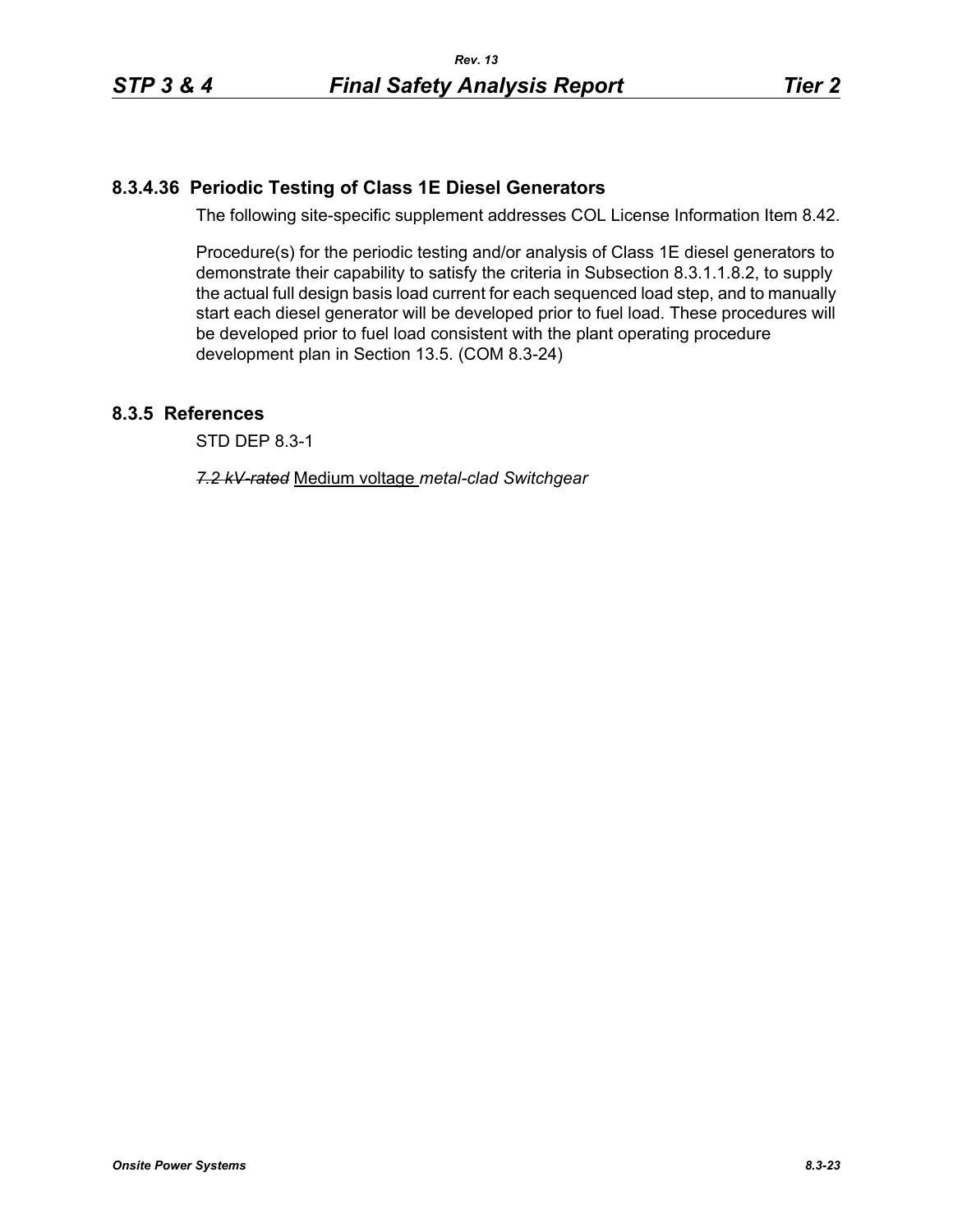Table 8.3-1 from the reference ABWR DCD is replaced in its entirety with the following.

|                 |                                   |        |                         |                         | <b>Generator Connected Loads (kW)</b> |                   |
|-----------------|-----------------------------------|--------|-------------------------|-------------------------|---------------------------------------|-------------------|
|                 |                                   | Rating | A                       | B                       | $\mathbf C$                           |                   |
| Sys. No         | <b>Load Description</b>           | (kW)   | (Div)                   | (Div II)                | (Div III)                             | Note <sup>®</sup> |
| -----           | <b>Motor operated Valves</b>      | 160x3  | $\overline{\mathsf{X}}$ | $\overline{\mathsf{x}}$ | Χ                                     | (2)               |
| C12             | <b>FMCRD</b>                      | 432x1  | 432                     |                         |                                       |                   |
| C41             | <b>SLC Pump</b>                   | 50x2   | 50                      | 50                      |                                       |                   |
| E11             | <b>RHR Pump</b>                   | 589x3  | 589                     | 589                     | 589                                   |                   |
|                 | Fill Pump                         | 4x3    | X                       | X                       | X                                     |                   |
| E22             | <b>HPCF Pump</b>                  | 1689x2 |                         | 1689                    | 1689                                  |                   |
| P21             | RCW Pump (Div I, II)              | 389x4  | 778                     | 778                     |                                       |                   |
|                 | (Div III)                         | 300x2  |                         |                         | 600                                   |                   |
| P <sub>25</sub> | <b>HECW Pump</b>                  | 50x5   | 50                      | 100                     | 100                                   |                   |
|                 | <b>HECW Refrigerator</b>          | 367x5  | 367                     | 734                     | 734                                   |                   |
| P41             | <b>RSW Pump</b>                   | 530x6  | 1060                    | 1060                    | 1060                                  |                   |
| R <sub>23</sub> | P/C Transformer Loss              | 30x6   | 60                      | 60                      | 60                                    |                   |
| R42             | DC 125V Charger (Div I, II, III)  | 98x3   | 98                      | 98                      | 98                                    |                   |
|                 | (Div IV)                          | 56x1   |                         | 56                      |                                       | (3)               |
|                 | 125 VDC Standby Charger           | 98     | 98                      |                         | 98                                    |                   |
| R46             | <b>Vital CVCF</b>                 |        |                         |                         |                                       |                   |
|                 | (Div I, II, III)                  | 28x3   | 28                      | 28                      | 28                                    |                   |
|                 | (Div IV)                          | 28     |                         | 28                      |                                       | (3)               |
| <b>R47</b>      | Instrument and Control Power      |        |                         |                         |                                       |                   |
|                 | (Div I, II, III)                  | 40x3   | 40                      | 40                      | 40                                    |                   |
|                 | (Div IV)                          | 40     |                         | 40                      | -                                     | (3)               |
| R <sub>52</sub> | Lighting                          | 100x3  | 100                     | 100                     | 100                                   |                   |
| T <sub>22</sub> | <b>SGTS Fan</b>                   | 61x2   |                         | 61                      | 61                                    |                   |
|                 | <b>SGTS Heaters</b>               | 26x2   |                         | 26                      | 26                                    |                   |
|                 | <b>SGTS Cooling Fan</b>           | 4x2    |                         | 4                       | 4                                     |                   |
| U41             | <b>CRHA Supply Fans</b>           | 122x4  |                         | 244                     | 244                                   | (5)               |
|                 | <b>CRHA HVAC Emergency</b>        |        |                         |                         |                                       |                   |
|                 | <b>Filter Unit Supply Fans</b>    | 17x4   |                         | 34                      | 34                                    | (5)               |
|                 | <b>CBSREA HVAC</b><br>Supply Fans |        | 122                     |                         |                                       |                   |
|                 | <b>RBSREEHVAC</b>                 | 61x6   |                         | 122                     | 122                                   | (5)               |
|                 | <b>Supply Fans</b>                | 61x6   | 122                     | 122                     | 122                                   | (5)               |
|                 | RBSRDGHVAC Emergency              |        |                         |                         |                                       |                   |
|                 | Supply Fans                       | 50x6   | 100                     | 100                     | 100                                   | (5)               |

**Table 8.3-1 D/G Load Table—LOCA + LOPP**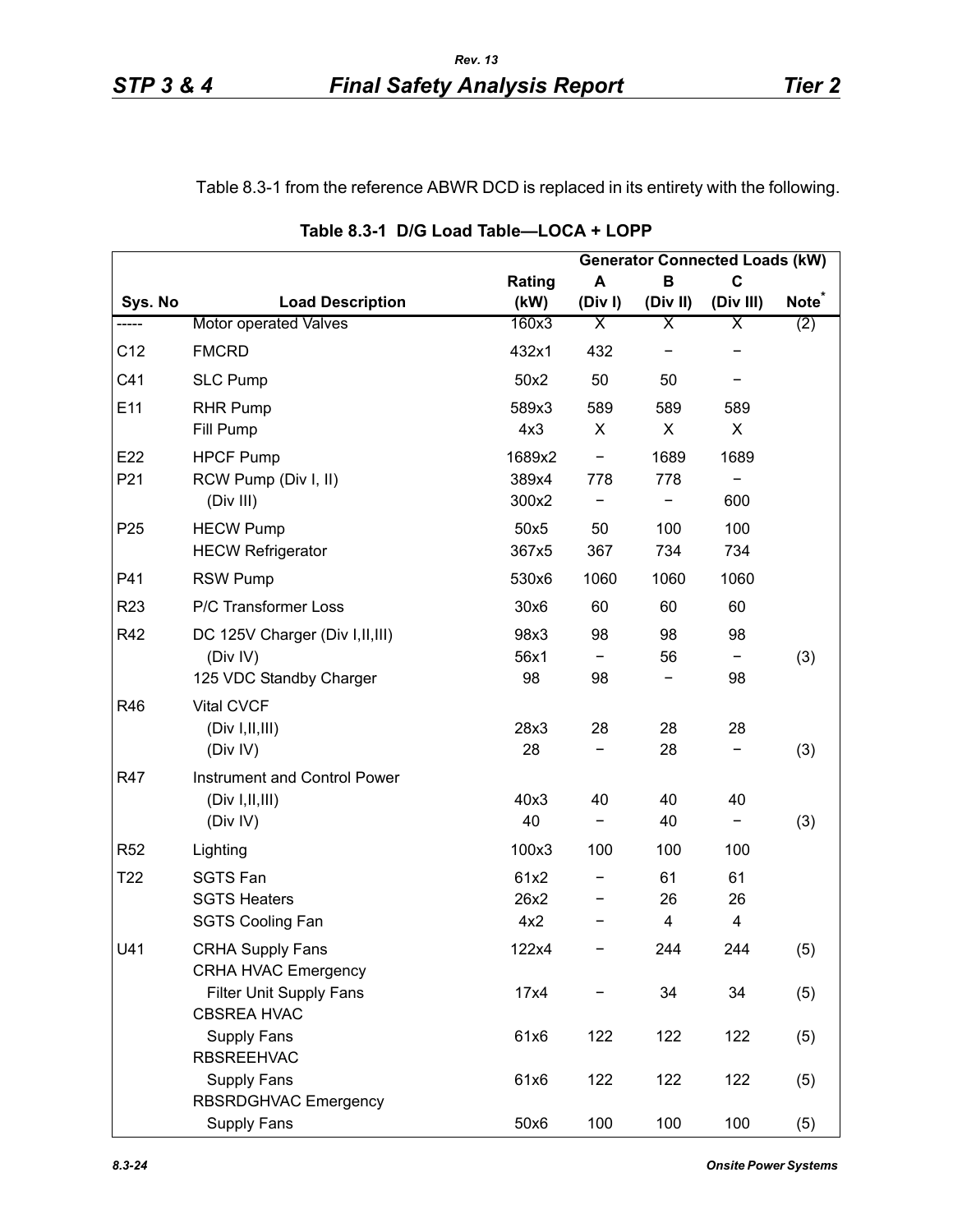|             |                                                                                 |                |             |               | <b>Generator Connected Loads (kW)</b> |                   |
|-------------|---------------------------------------------------------------------------------|----------------|-------------|---------------|---------------------------------------|-------------------|
| Sys. No     | <b>Load Description</b>                                                         | Rating<br>(kW) | A<br>(Div)  | в<br>(Div II) | C<br>(Div III)                        | Note <sup>*</sup> |
|             | <b>RBSREEHVAC Supply</b>                                                        |                |             |               |                                       |                   |
|             | <b>Electrical Heating Coil</b>                                                  | 101x6          | X           | X             | X                                     |                   |
|             | Cooling Tower Fan                                                               | 208x6          | 416         | 416           | 416                                   |                   |
|             | UHS HVAC Fan                                                                    | 41x3           | 41          | 41            | 41                                    |                   |
|             | <b>UHS Unit Heater</b>                                                          | 180x3          | 180         | 180           | 180                                   |                   |
| Other Loads |                                                                                 |                | 174         | 140           | 131                                   |                   |
|             | <b>Total Connected Loads</b><br><b>Total Standby Loads and Short Time Loads</b> |                | 5271<br>538 | 7306<br>677   | 7043<br>677                           |                   |
|             | <b>Total Operating Loads</b>                                                    |                | 4733        | 6629          | 6366                                  |                   |

|  |  | Table 8.3-1 D/G Load Table—LOCA + LOPP (Continued) |  |  |
|--|--|----------------------------------------------------|--|--|
|--|--|----------------------------------------------------|--|--|

\* See Table 8.3-3 for Notes

#### **Table 8.3-3 Notes for Tables 8.3-1 and 8.3-2**

- *(3) Div. IV battery charger is fed from Div. II motor control center*s*.*
- *(4) Load description acronyms are interpreted as follows:*

| CRHA              | Control Room Habitability Area                                                    |
|-------------------|-----------------------------------------------------------------------------------|
| <b>CBSREA</b>     | <b>Control Building Safety-Related</b><br><b>Equipment Area</b>                   |
| FCS               | <del>Flammability Control System</del>                                            |
| <b>RBSREEHVAC</b> | <b>Reactor Building Safety-Related</b><br><b>Electrical Equipment HVAC System</b> |
| <b>RBSRDGHVAC</b> | <b>Reactor Building Safety-Related Diesel</b><br>Generator HVAC System            |
| UHS               | Ultimate Heat Sink                                                                |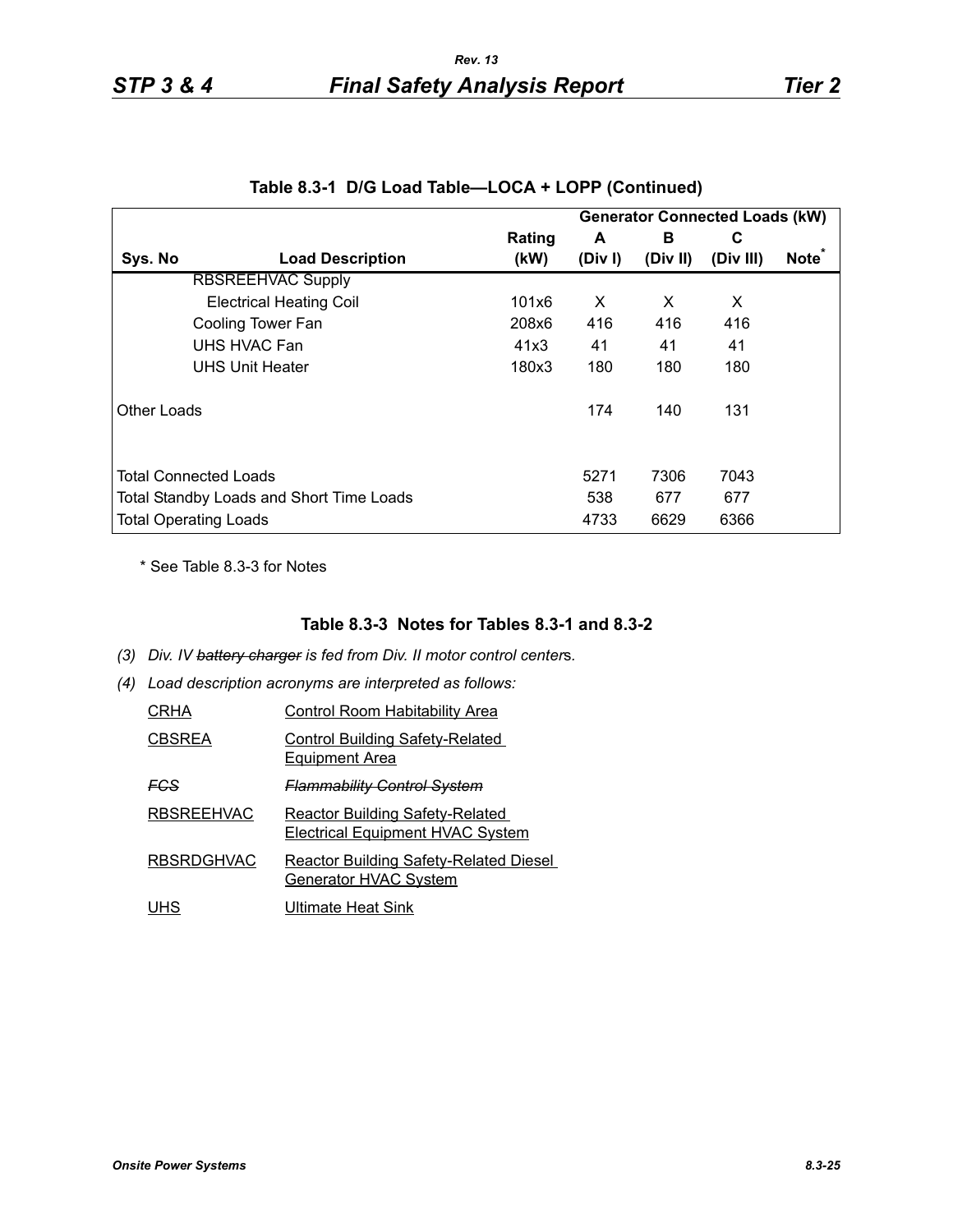| <b>Mode</b><br>Div.<br>MOV<br><b>RHR</b><br><b>RCW</b><br>SGTS<br><b>SLC Pump</b><br><b>RCW Pump</b><br><b>RSW Pump</b><br><b>RSW Pump</b><br>Chargers<br><b>FGS</b><br>Pump<br>Pump<br><b>LOCA</b><br><b>HECW</b><br>Inst. Tr<br>DG HVAC<br><b>HECW</b><br>R/B Emer. HVAC<br><b>CVCFs</b><br>C/B Emer. HVAC<br>Refrig<br>&<br>Lighting<br>Pump<br>LOPP<br><b>FCMRD</b><br><b>MOV</b><br>SGTS<br><b>RCW Pump</b><br><b>RCW</b><br><b>RSW Pump</b><br><b>RSW Pump</b><br>Chargers<br><b>SLC Pump</b><br>FGS<br><b>RHR</b><br>Pump<br>Pump<br><b>LOCA</b><br><b>HPCF</b><br>DG HVAC<br><b>HECW</b><br><b>CVCFs</b><br><b>HECW</b><br><b>MCR</b><br>R/B Emer. HVAC<br>&<br>$\mathbf{H}$<br>Pump Inst.<br><b>HVAC</b><br>C/B Emer. HVAC<br>Refrig<br>Pump<br><b>LOPP</b><br><b>Tr Lighting</b><br><b>HECW</b><br><b>MOV</b><br><b>RCW Pump</b><br><b>RCW</b><br><b>RSW Pump</b><br><b>RSW Pump</b><br><b>RHR</b><br>Chargers<br>Refrig<br>Pump<br>Pump |  |
|----------------------------------------------------------------------------------------------------------------------------------------------------------------------------------------------------------------------------------------------------------------------------------------------------------------------------------------------------------------------------------------------------------------------------------------------------------------------------------------------------------------------------------------------------------------------------------------------------------------------------------------------------------------------------------------------------------------------------------------------------------------------------------------------------------------------------------------------------------------------------------------------------------------------------------------------------|--|
|                                                                                                                                                                                                                                                                                                                                                                                                                                                                                                                                                                                                                                                                                                                                                                                                                                                                                                                                                    |  |
|                                                                                                                                                                                                                                                                                                                                                                                                                                                                                                                                                                                                                                                                                                                                                                                                                                                                                                                                                    |  |
|                                                                                                                                                                                                                                                                                                                                                                                                                                                                                                                                                                                                                                                                                                                                                                                                                                                                                                                                                    |  |
| LOCA Loads                                                                                                                                                                                                                                                                                                                                                                                                                                                                                                                                                                                                                                                                                                                                                                                                                                                                                                                                         |  |
|                                                                                                                                                                                                                                                                                                                                                                                                                                                                                                                                                                                                                                                                                                                                                                                                                                                                                                                                                    |  |
|                                                                                                                                                                                                                                                                                                                                                                                                                                                                                                                                                                                                                                                                                                                                                                                                                                                                                                                                                    |  |
| <b>LOCA</b><br><b>HPCF</b><br>DG HVAC<br><b>HECW</b><br><b>MCR</b><br><b>CVCFs</b><br>R/B Emer. HVAC<br>$\ensuremath{\mathsf{III}}\xspace$<br>&<br>Pump Inst.<br>Pump<br><b>HVAC</b><br>C/B Emer. HVAC<br>LOPP<br><b>Tr Lighting</b>                                                                                                                                                                                                                                                                                                                                                                                                                                                                                                                                                                                                                                                                                                               |  |